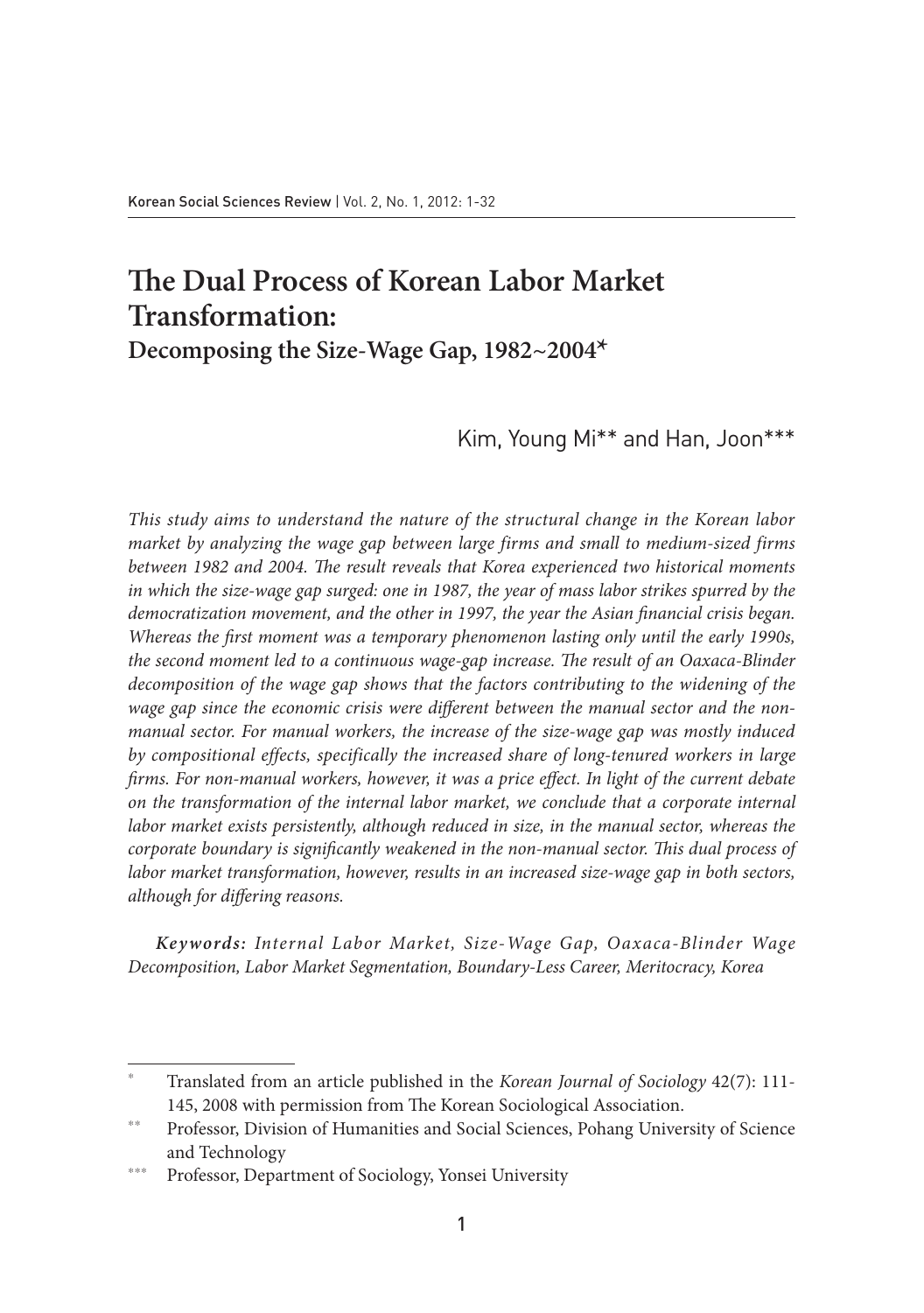# I. Introduction

The internal labor market is a distinctive employment system in which employees are protected from the external market competition through organizational institutions such as the internal promotion ladder and the seniority wage system. Although the internal labor market may be a mutually beneficial system for both employers and employees in gaining employees' commitment and loyalty for the former and in ensuring security of employment and wages for the latter, it also contributes to creating a gap and inequality between those who are inside the system and those who are not.

Despite differing opinions about the Korean internal labor market, there is a general consensus that watershed moments in the structural transformation of the labor market occurred in 1987 and 1997.**<sup>1</sup>** 1987, the year of the first national general strike, is most commonly recognized as the year when the labor market segmentation started to develop in Korea, as argued by Song (1994) and supported by numerous studies to evidence the development of the internal labor market in large companies and the core-periphery segmentation (Lee 2001; Nahm 1995). On the other hand, after the economic crisis in 1997, there have been growing arguments claiming that the Korean internal labor market had been dissipated by the neo-liberal structural changes triggered by the economic crisis (Roh 2008). Massive layoffs and restructuring done in almost all *chaebol* companies immediately after the economic crisis were interpreted as signs of the dismantling of the internal labor market even in large enterprises.

However, despite changes in the hiring processes and changes in the personnel management practices of large firms during the late 1990s, there remains no systematic understanding of how the labor market changed as a whole. In addition, the wage gap between large firms and small to mediumsized enterprises (SMEs) has continually increased since the economic crisis (Jung and Cheon 2001) and a significant portion of the wage disparity that

**<sup>1</sup>** Refer to Hwang (2007) for an opposing view. Hwang asserted that the internal labor market experienced a structural change to temporary workers during the mid-1980s through his analysis of the trends of temporary workers from 1970 to 2005.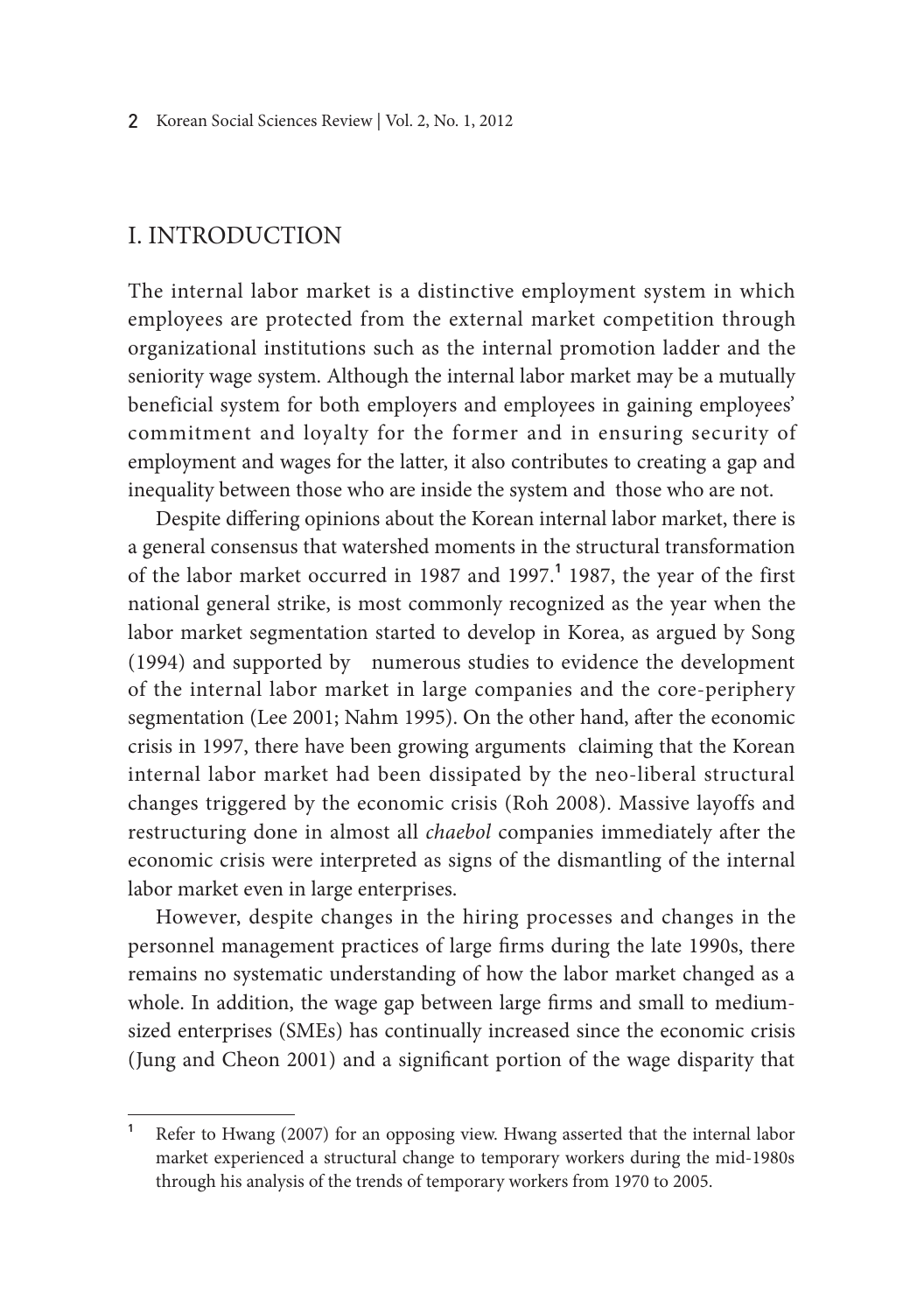has surged since 1997 can be attributed to the pay difference between large firms and SMEs (Jung 2002; Kim and Han 2007). Such reports illustrate the difficulty in answering the simple question: "Are Korean internal labor markets weakening?" If large conglomerates' internal labor markets were weakened after the economic crisis and this led to an organized shutdown of wage premiums, then why has the size-wage gaps been increasing? This contradiction provides us with the starting point of conjecture on how the Korean labor market changed after the economic crisis.

Since the late 1990s, two main points of view have emerged concerning the structural change of the labor markets. First, there is the opinion that the internal labor market retained its original identity but was simply reduced in size. The second view asserts that the labor market itself has dissolved. The former assessment may be found in research by Hwang (2003). Hwang utilized the 1998-2003 data from the Korean Labor and Income Panel Study (KLIPS) to analyze the standard for wage determination for insiders (large firms, permanent employees, and union members) as well as outsiders (small to medium-sized firms, temporary workers and non-union workers). She found a significant difference in wage determination between the insiders and the outsiders; personal attributes such as education and tenure being more important to insiders and job attributes such as industry or occupationbeing more significant to outsiders., and argued thateven after the economic crisis, the divide in the labor market continued to exist. She further argues that the large conglomerate companies of Korea responded to the economic crisis not by functional flexibilization strategy but by quantitative flexibilization strategy, outsourcing workers at the lowest levels of the organization of production. As a consequence, the labor market was in a way reduced, but Hwang believes that the essence of the market remained.**<sup>2</sup>**

Ryoo (2002), who used the same data as Hwang, asserts that the internal labor market is weakening, as demonstrated by the sharp erosion of the male

**<sup>2</sup>** This assertion also matches Eom(2006)'s analysis of a large firm's personnel documents. He analyzed the 1996-2000 personnel documents of a large firm that had adopted a performance-based pay system in 1998 and found that controlling for age, the effect of firm tenure had rather increased after the company adopted the performance-based pay. Based on this case study, he argues, it is hard to conclude that the adoption of performance pay system weakens the seniority effect.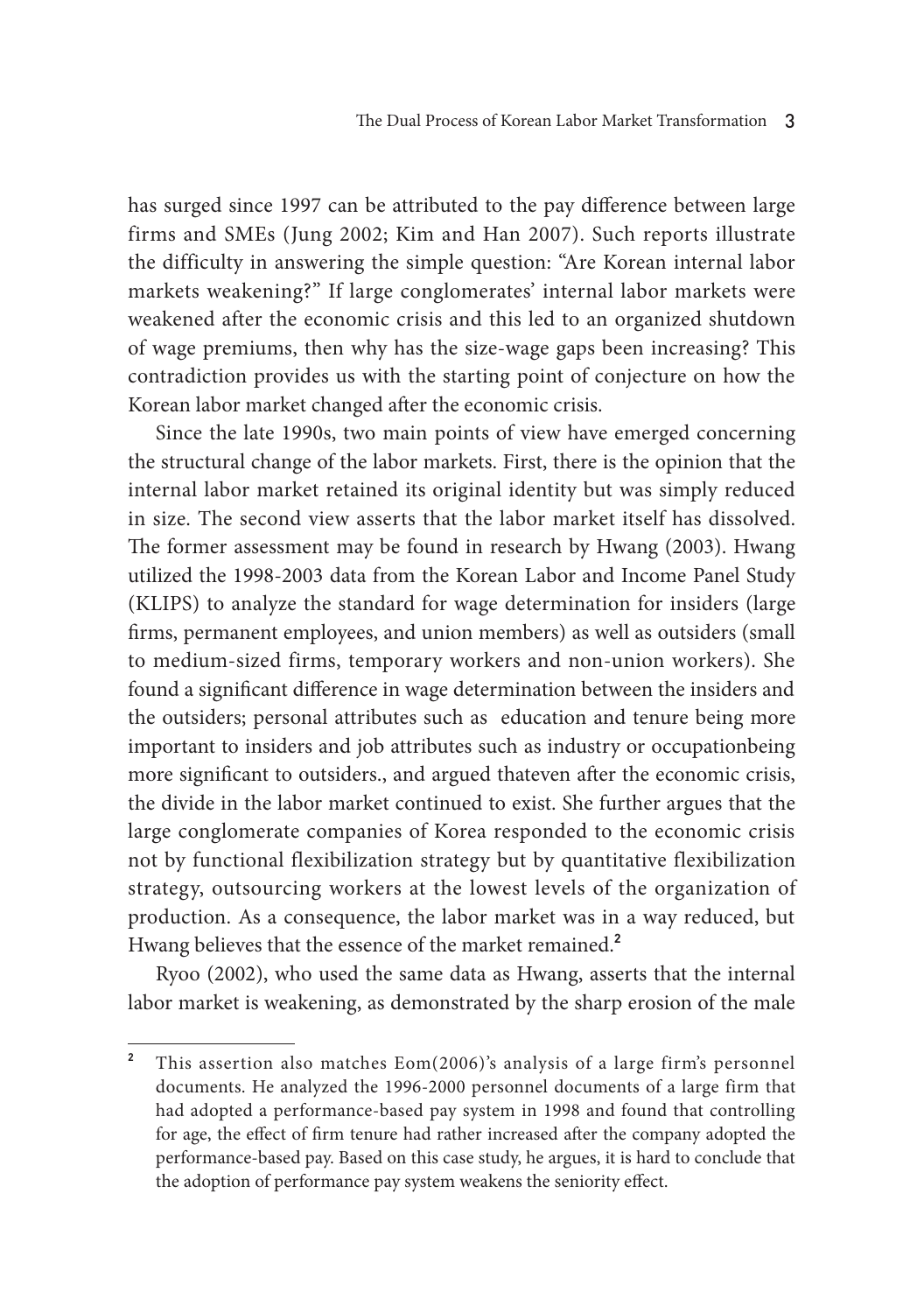#### 4 Korean Social Sciences Review | Vol. 2, No. 1, 2012

employees' seniority pay. In addition, Ryoo and Park (2003) utilizing"Wage Structure Survey" to analyze the wage determining mechanisms of male workers between 1980 and 1999, found that the importance of seniority pay, which rewards firm-specific skills has lost its dominance in overall wage determination process after the early 1990s , whereas the influence of the pay for work experience (not firm tenure), which signals the reward for general skills universally applicable across firm boundaries has continued to increase since the early 1990s.

Reflecting such different opinions, Jung and Cheon (2001) recognized the existence of two macro trends sending contradictory signals with respect to the fate of the Korean internal labor market: the growing size-wage gap implicating the strengthening of the internal labor market and the waning of seniority wage, and concluded that the corporate internal labor markets "still persists protecting its incumbents from the market competition, yet at the same time pushing them into severe internal competition."

These studies, both recognized for their validity, reached such different conclusions mainly due to the data used, the scope conditions, and the methods of analyses, though other factors were involved as well. In particular, the manner of composing the target analysis groups differentiates the conclusions of these studies. If the ways in which the internal labor market changed had been different across sub-groups , then analyzing the whole group without recognizing the internal variation would create an error close to an omitted variable bias. In particular, considering that a company's employment restructuring strategies are adjustable in accordance with production skills and bargaining power of unions it is a grave mistake to analyze changes in the internal labor markets without differentiating between two inherently different groups, that is the manual group in which firmspecific skills are still important and the union membership is relatively high and the nonmanual group in which specificity of skills is low and the union rate is low.

This essay aims to analyze the size-wage gap between large and small to medium-sized Korean firms between 1982 and 2004 and within the context of change in the internal labor market structure. Through the process of analyzing the mechanisms that created the disparity, we hope to understand the changing form of the Korean labor market. The result of our study reveals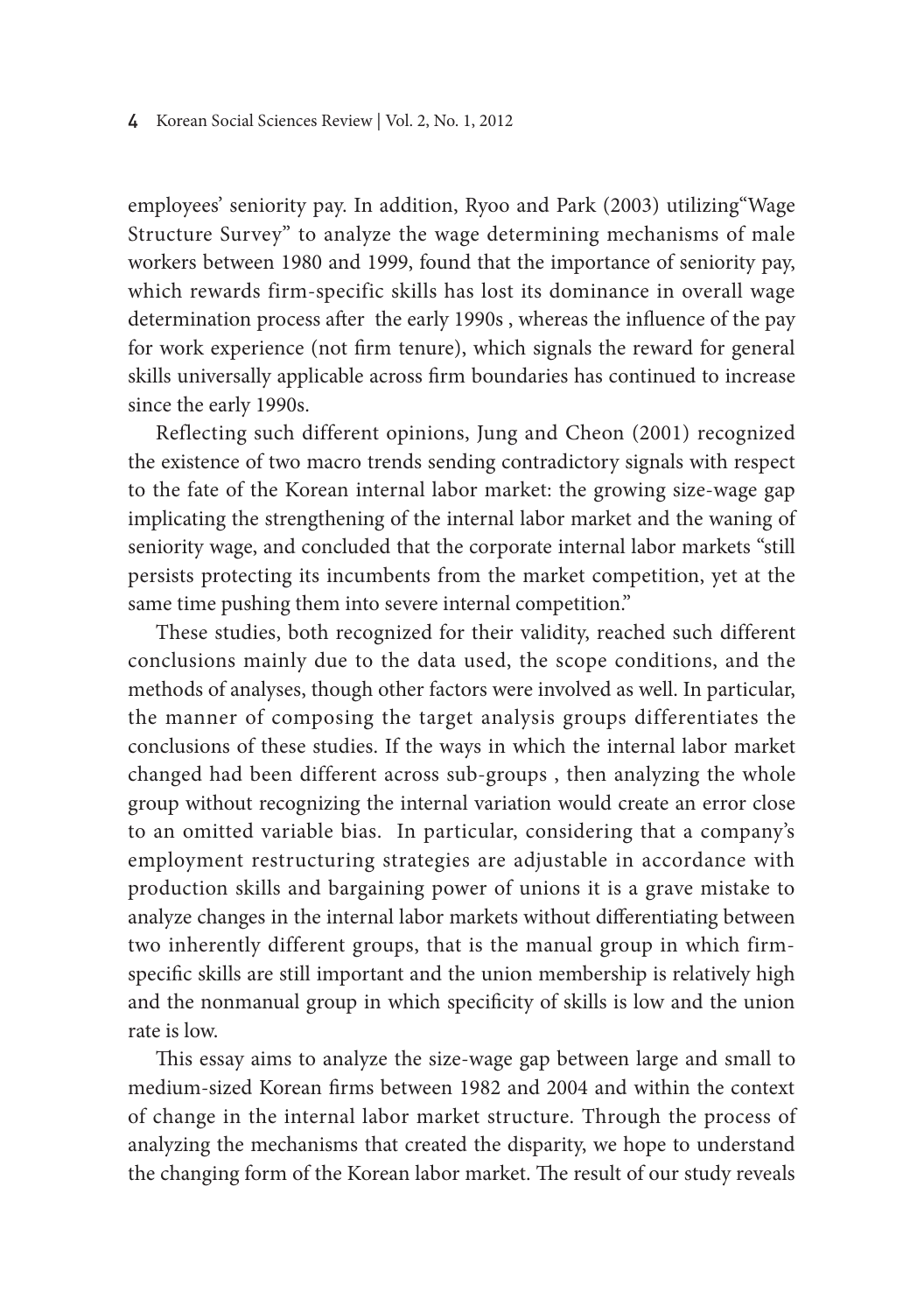that the wage gap between large firms and SMEs surged once in 1987 and again in 1997. The first instance was a temporary phenomenon but the second instance instigated a continuing wage-gap increase. The result of an Oaxaca-Blinder decomposition of the wage gap shows that the factors contributing to the widening of the wage gap since the economic crisis differ between the manual sector and the non-manual sector. Possibly, it is these differences that created the inconsistent conclusions in the previous studies related to the changes in the internal labor market.

# II. Difference in Composition or Compensation: The source of the Size-Wage Gap

The internal labor market is commonly defined as a closed employment system protected from market competition, but there is a certain variation in the heuristic tools that researchers use to identify the existence of the internal labor market. For example, Althauser and Kalleberg (1981), influenced by neo-institutional economics arguing that organizations are created in order to minimize transaction costs in the process of production distinguish the restriction of entry to the organization, the job ladder, and the internal promotions as defining characteristics of the internal labor market. Thus, workers' wage growth through internal upward movement is seen as the main indicator of the internal labor market. On the other hand, for the Korean labor market, in which the system of wages based on job titles is underdeveloped, Jung (1992; 2001) and Nahm (1995) define the internal labor market in the broad sense as workplace customs in which "practices differentiated from external markets" exist and adopted the comparatively high wage and job security as its indicators (for further information, refer to Jung and Cheon 2001: 157-163).

In this case, where is the Korean internal labor market located and in what form? It is known that factors such as the industry, the size of the firm, and the type of occupation have been suggested as the basis of the division of the labor market at theoretically and empirically. Given that the outcome of the debate depends upon how the internal labor market is defined, the dispute is expected to continue. However, if relatively higher wage and employment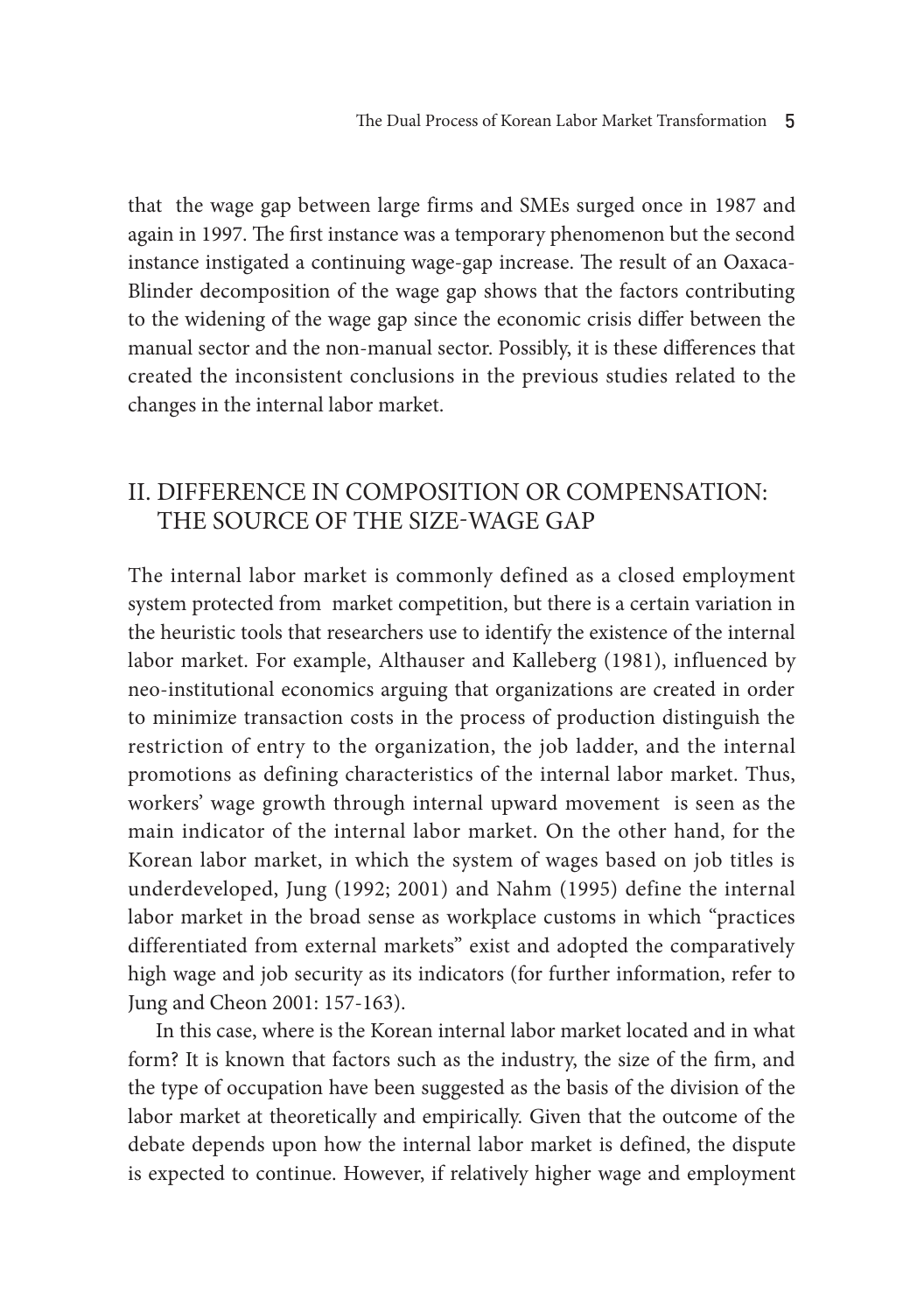security are commonly used to defines internal labor market, we can use the size difference between large and small-to-medium firms as proxy variable demarcating the boundary of labor market segmentation Research based on an analysis of micro-data asserts that, in Korea, internal corporate labor markets form around large firms. This research cites the presence of a sizewage gap, difference in wage determination, seniority wages in large firms, and the limited relationship between large firms and small to medium-sized firms as evidence (Yee 2003; Hwang 2003). In this study, we will follow Jung and Cheon (2001) and use the size of the firm as the proxy variable of the internal labor market divide, but we will also analyze how the causes of the size-wage gap changed and focus on the changing aspects of the macro labor market.**<sup>3</sup>**

The phenomenon of large firm workers earning higher wages than their counterparts at small to medium-sized firms can be found in many countries. Studies have observed companies with more than 500 workers and companies with less than 100 workers and compared their respective wage disparities, finding a gap of 17% (Main and Reily 1993) in Great Britain and 19% in the United States (Idson and Feaster 1990). When the company size was increased to more than 1000 workers and decreased to less than 30 workers, the disparity grew to 54% in the United States and 49% in Japan (Oi 1990: S127-S128).

Owing to the tendency of average wages to be greater at large firms than at small to medium-sized firms, it appears rational to accept such a difference as a self-evident truth. However, there are many reasons and explanations about why such differences occur. As discussed by Brown and Medoff (1989), the size-wage gap could be established from the personnel structures of the respective firms or could exist even after accounting for the personnel

**<sup>3</sup>** Because the discussion about the internal labor market is intensive and broad, it is important in this study to define the internal labor market as the internal corporate labor market. Therefore, the findings of this study cannot be applied to other forms of the internal labor market. The defining characteristics of this sort of market are high wages, restriction of entry, promotion ladders and organizational isolation. For the purposes of this study, the focus will be upon economic compensation. Also, it is important to stress that in order to infer the internal corporate labor market's changing form, consistent reservations need to be taken into account.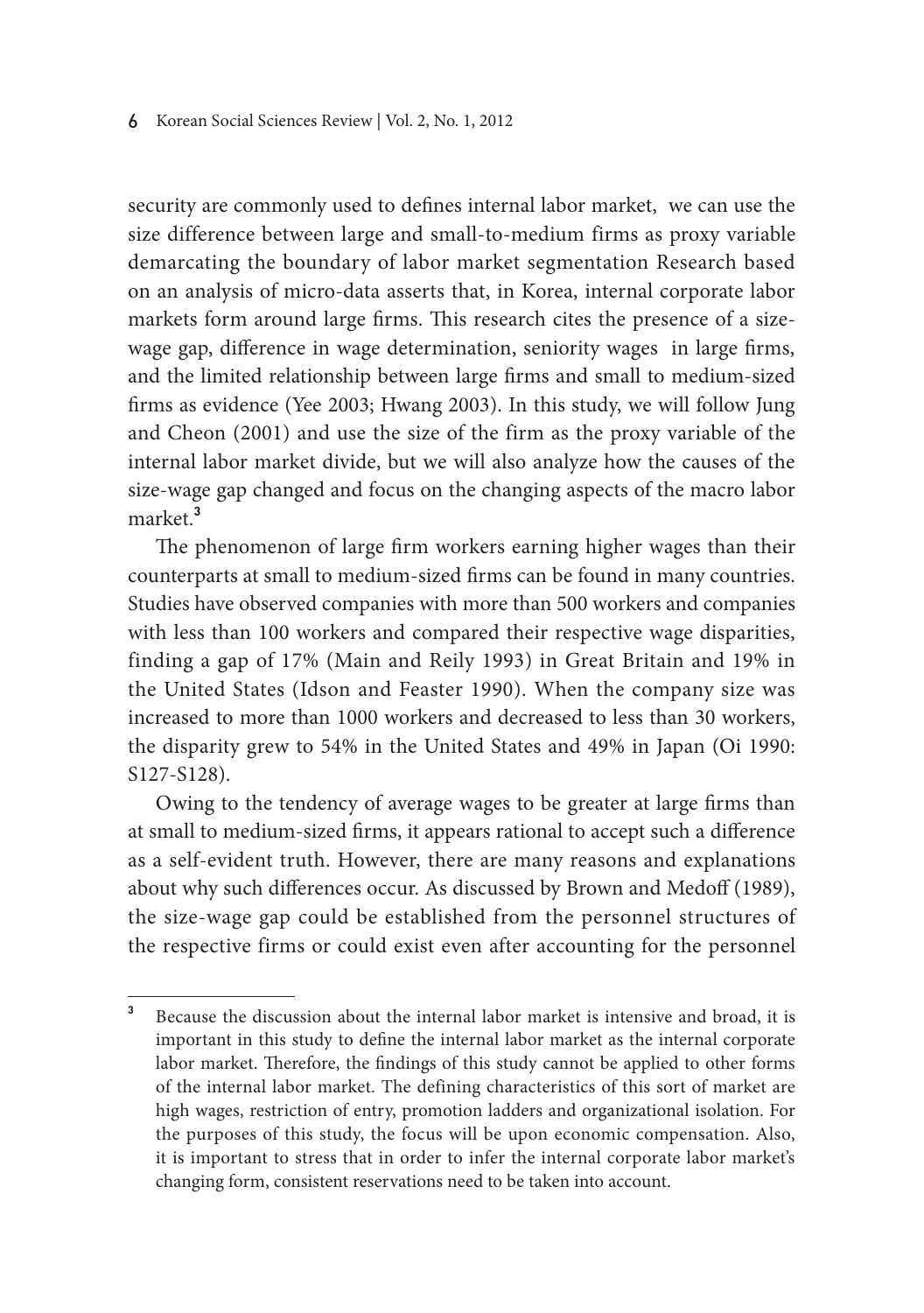#### structures.

The size-wage gap could arise from both compositional differences and price differences. As for the former, there are several reasons to believe that the higher mean wage of the large firms is because of their compositional characteristics. First, large firms are comparatively more concentrated in manufacturing industries, while the small to medium-sized firms are primarily concentrated in service industries. Therefore, in this instance, it can be inferred that the wage disparity is due to the fact that medium firms have a high concentration of low paying service jobs. Second, there could be differences in the job distribution as well. Because large firms have a comparatively greater number of higher-paying corporate jobs, the average wage may be higher. Third, in the same context, in larger firms, workers with more education are distributed throughout, adding to the wage gap. Fourth, there are comparatively more workers with longergreater firm tenure in large firms thus increasing the difference in wages. In addition, workers with unobserved qualities that favorably increase wages may be more concentrated in larger firms and thus contribute to the higher average wages.

Apart from the compositional difference, large firms and SMEs may pay differently for the same human capital and this price difference may contribute to the size-wage gap. Groshen (1991) summarizes various theoretical explanations on why larger firms may pay more for the same personal attribute as follows.

- 1. workers in larger firms may have greater unobserved productivity
- 2. workers in large firms may have to endure more unfavorable working conditions such as inflexible working hours and harder disciplinary requirements, hence are more compensated.
- 3. The costs to monitor a person's work may be higher in large firms hence managers may pay greater effective wages to induce more loyalty.
- 4. Both the ability of the employer to compensate workers and the workers' ability to negotiate may be higher in large firms.

All of the explanations are grounded in theories that are somewhat contradictory to one another, but here we simply recognize that there are many different reasons as to why the price differential between larger firms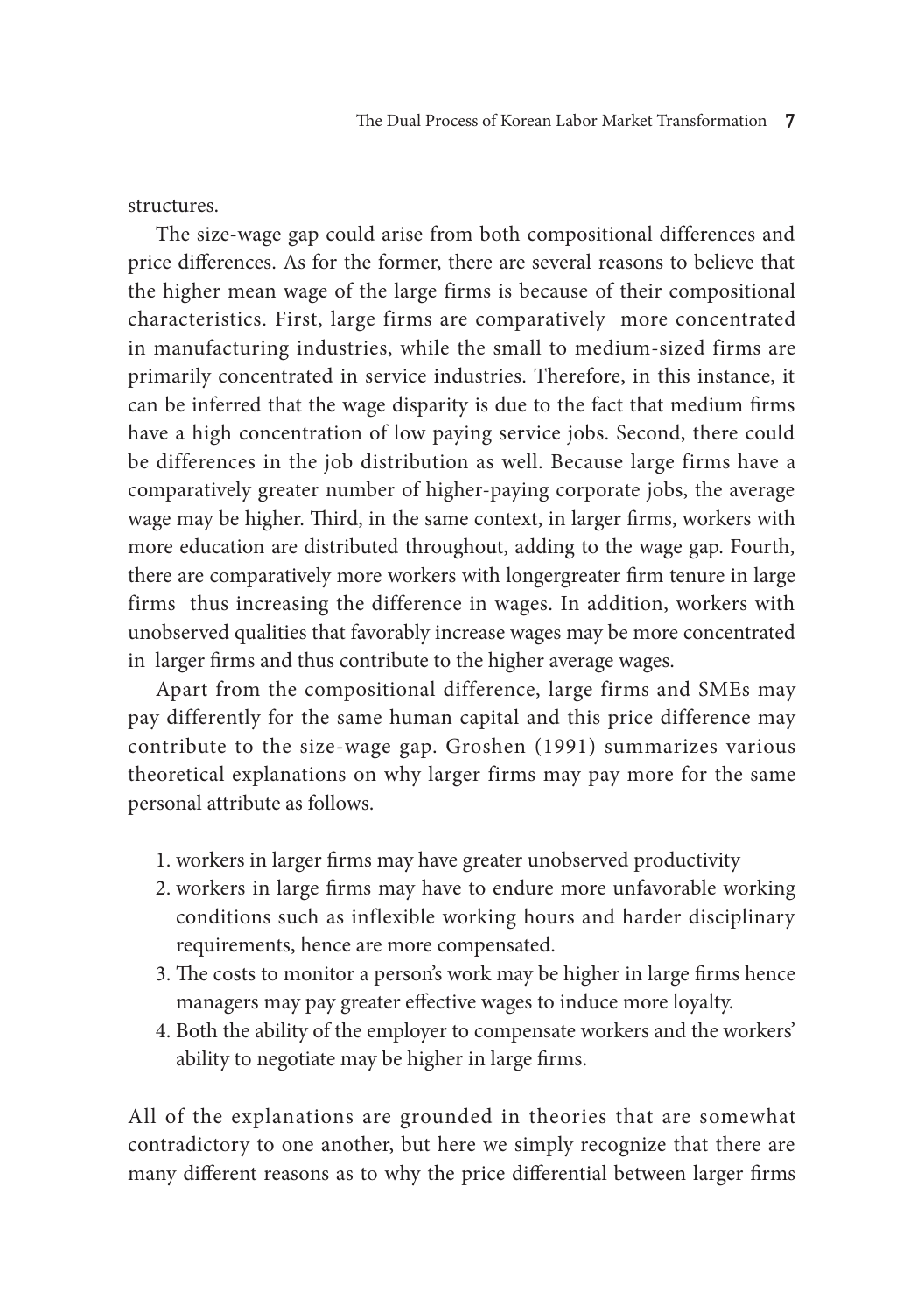and smaller firms can arise.

If the wage gap between large firms and small to medium-sized firms increases, it could be a result of strengthened compositional differences between the two or a result of increased price differentials. When this logic is applied to the Korean internal corporate labor market, two scenarios emerge.

First, if Korean large firms clung to the internal labor market policies and responded to business fluctuations caused by the economic crisis by dismissing the peripheral workforce with short firm tenure while protecting the core long-tenured workforce, large firms would have experienced homogenization in workforce after the economic crisis particularly in terms of tenure distribution and the compositional difference between the large firms and SMEs would have increased. In this case, the increase of the size-wage gap after the economic crisis can be understood as a result of a reinforced selection of employees in large firms. That is, it can be understood as a result of the increased mean wage of large firms as the proportion of workers with long firm tenure increased.

On the other hand, had the collapse of seniority wage and employment system been predominant as a consequence of large firms renouncing the internal labor market policy, then the difference in personnel attributes between the large firms and SMEs would have been reduced. Particularly, long-tenured employees in large firms, who are more costly to maintain, would have been let go and forced retirement would have increased. Suppose that the compositional differences between the large firms and SMEs have been significantly reduced as a result of such change in large firms. If the size-wage gap had increased during the period in spite of the convergence of distributional characteristics, it will be hard to regard that the increase of the size-wage gap was induced by a compositional change.

### III. Data and Method of Data Analysis

This research utilized the 1982–2004 data sets from the "Basic Survey of Wage Structure" The "Basic Survey of Wage Structure" is data from the Ministry of Labor that tracks businesses with more than 10 employees, excluding public administrations, national organizations, and housework services. The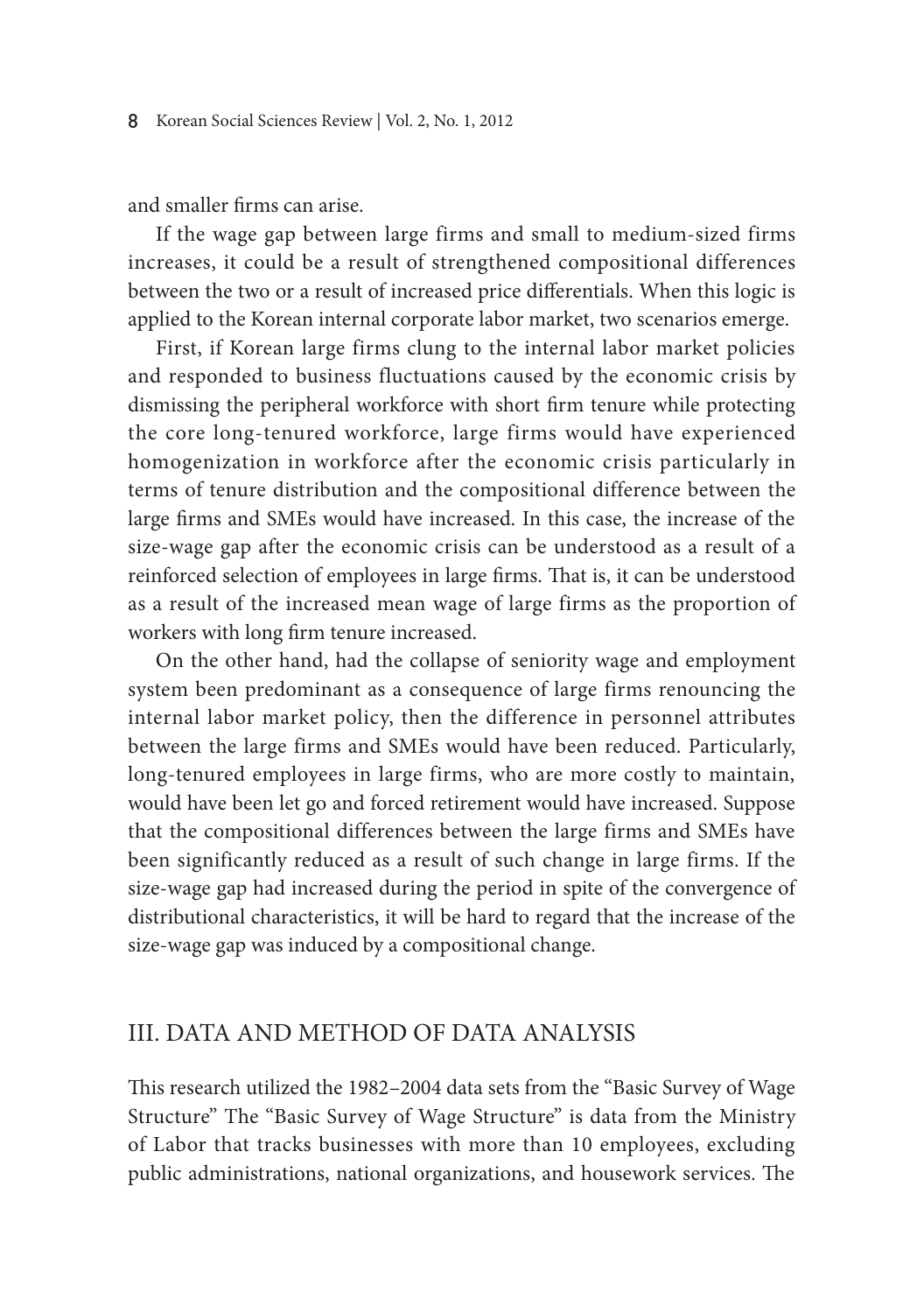sampling scope is expanded to businesses with five or more employees since 1999, but to maintain the compatibility over time, samples are restricted to firms with ten or more workers throughout the whole period. Although there are differences every year, there are usually about 5,000 business organizations and over 300,000 workers included in the original data. Research from these data typically uses a sample of 5% or 10%. This study, however, utilized the entire sample. The extraction rate of the workers varied with the size of the company. Therefore, in order to account for differing extraction rates, the sampling weights are applied.

The "Basic Survey of Wage Structure" has an advantage of having a large survey pool. Moreover, it contains highly credible information. However, the "ten or more workers" criterion is not a trivial limitation hence should be taken into account when interpreting the results.

To identify and quantify the separate contributions of group differences in terms of measurable characteristics, the Oaxaca-Blinder decomposition technique was used (Oaxaca 1973; Blinder 1973). The average wages between the two groups is different possibly because the personnel compositions are different or because the compensation for the same human attribute is different. The Oaxaca-Blinder decomposition a method to distinguish the effects of compositional difference and the price difference on the average wage differential between two groups. It relies on a counterfactual calculation of how much wage gap would be reduced had the distribution of human capital of the low-wage group been the same as that of the high-wage group or had the price for the same attribute is the same between two groups. Here, the proportion of compositional effect to account the total wage gap is called the explained proportion of the wage gap while the proportion of price effect to account the wage gap is called the unexplained proportion of the gap.**<sup>4</sup>**

Suppose there are two groups with different average wages. The wage equations for the higher-paying group (H) and lower-paying group (L) can

**<sup>4</sup>** Consider a scenario in which the wage was wholly determined by education and where the average level of education for a high-wage organization was comparatively high. If after the calculation the effect of education is evident in both organizations, then the wage gap between the two organizations could be wholly explained by education. However, if the education effect only increases in the high wage organization, then one cannot explain the wage gap solely in terms of education.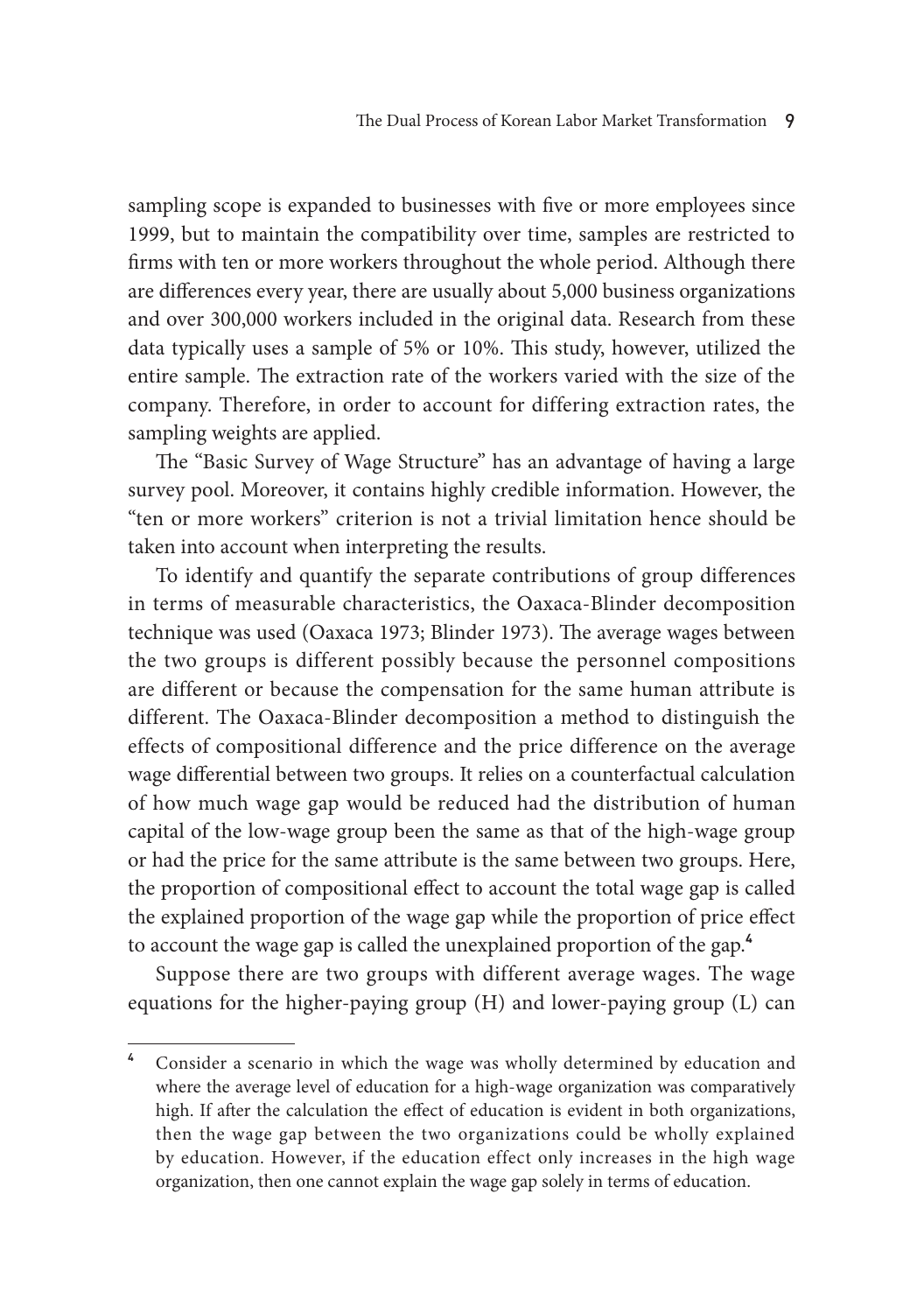#### 10 Korean Social Sciences Review | Vol. 2, No. 1, 2012

be expressed as below. Here,  $\beta^H$  refers to the coefficient vector of the higher wage group including the Y-intercept,  $X^H$  refers to the vector of human capital variables, and  $\beta^L$  and  $X^L$  refer to vectors of the lower wage group defined the same way.

$$
Y_i^H = \beta^H X_i^H + \varepsilon_i^H
$$

$$
Y_i^L = \beta^L X_i^L + \varepsilon_i^L
$$

In this case, the average wage difference between the two groups can be expressed as  $((\overline{Y}^H - \overline{Y}^L)$ , when  $\overline{X}^H$  refers to the vector of mean personal attributes of the higher wage group and  $\bar{X}^L$  is that of lower wage group.

$$
\overline{Y}^{H} - \overline{Y}^{L} = \beta^{H} \overline{X}^{H} - \beta^{L} \overline{X}^{L}
$$

According to the Oaxaca-Blinder decomposition method, the average difference of wages between the groups can be separated into the difference in the average personnel attributes and the difference in average compensation coefficients. If we set the high-wage (H) group's earning function as the reference, then the following equation holds:

$$
\overline{Y}^{H} - \overline{Y}^{L} = \beta^{H}(\overline{X}^{H} - \overline{X}^{L}) + X^{L}(\beta^{H} - \beta^{L}) + (\beta^{H} - \beta^{L}) (\overline{X}^{H} - \overline{X}^{L})
$$
  
(D: Wage Differentials) = (E: structural effect) + (C: cost effect) + (CE:  
interaction effect)

The first term,  $\beta^H(\overline{X}^H - \overline{X}^L)$ , represents the difference in composition between the the two groups, called the endowment effect or the composition effect. The second term,  $X^L(\beta^H - \beta^L)$ , represents the difference in the compensation coefficient, called the coefficient effect or the price effect as well. The last term, the combination  $(\beta^H - \beta^L)(X^H - X^L)$ , represents the interaction effect. The average wage differential of the two groups, labeled *D*, is the sum of the endowmentl effect (*E*), the cost effect (*C*) and the interaction effect (*CE*), hence the ratio of each item to *D* shows the relative contribution of each effect on the wage gap.

In this study, a large firm is defined as a corporation with more than 300 workers, and small to medium-sized firms are defined as companies with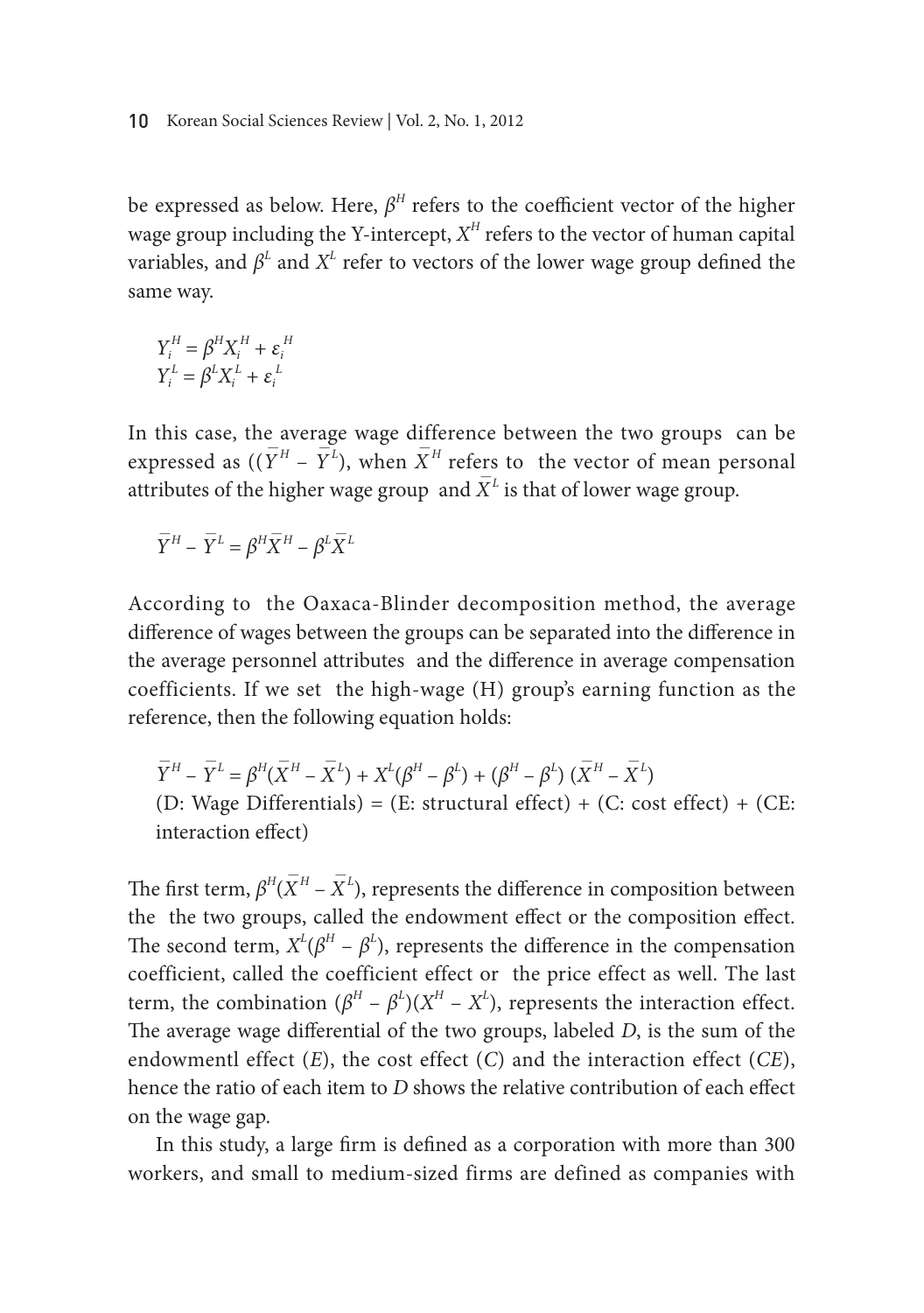fewer than 300 workers. The independent variables in wage determination are education, age, age-squared, firm tenure, firm tenure squared, marital status, industry, and occupation. The dependent variables are the logarithm of the hourly wage. The hourly wage is the real hourly wage adjusted for inflation using the Consumer price index (the reference year is 2000)provided by the Bank of Korea. To maintain compatibility over time, the industry was recoded following the fifth standard industry classification scheme and the occupation was recoded following the the third standard occupation classification scheme. The sample is limited to male workers. In order to understand the structural change of the internal labor market, it is important to note difference in genders; however, because this study is focused on wage disparity, it seemed best to restrict the subjects to male workers.

# IV. The Trend of the Size-Wage Gap and Changes in the compositional difference between Large Firms and SMEs: 1982-2004

First, we investigate how the wage gap between large firms and SMEs has changed over the last 25 years. <Figure 1> shows the trend of the logged real hourly wage in large firms and SMEs from 1982 to 2004 by sex. The wage gap between large firms and SMEs appears to have experienced two historical surges. Among male workers, the size-wage gap increased sharply after 1987, then became stabilized until it encountered another surge right after 1997, the year of economic crisis. More specifically, in 1987, male workers at large firms earned, on average, 12% more than male workers at small to mediumsized firms, but the gap surged to 22% in the following year.

It appears that the increase in the size-wage gap in 1987 was due to the increased bargaining power of workers in large firms due to rapid organization of trade unions in large firms followed by mass labor strikes concentrated in the heavy manufacturing-chemical industry. However, the effect of 1987 was temporary and lasted only five years. Such alleviation of the size-wage gap can be a result of subsequent pay raises in SMEs trickled down from the remarkable pay increase in the larger firm. After the early 1990s, the wage gap was alleviated, but after the financial crisis of 1997, the gap widened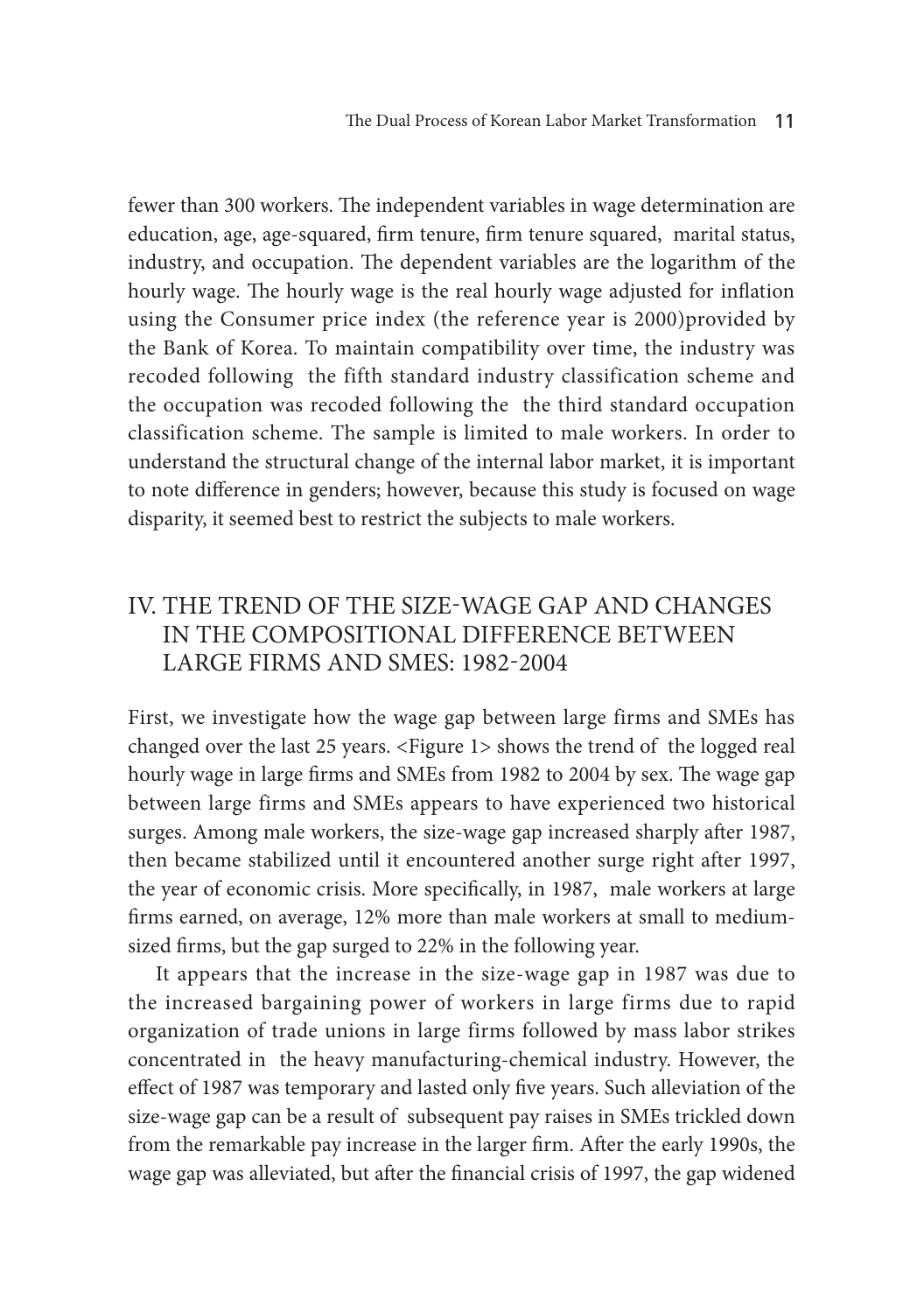

significantly to the extent that in 2004, the average hourly wage of workers at large firms was 130% greater than workers at SMEs. The case was similar for females, but compared to males, the premiums for working at large firms were smaller and, therefore, the wage gaps in the two momentous years were not as defining as the wage gap for males.

If the temporary discrepancy of male workers after 1987 is ignored, then the continually increasing gap among male workers can be said to have started after the economic crisis of 1997. Accordingly, it appears as though the compositional characteristics of male workers in large firms and in SMEs became more and more heterogeneous. If the distributions of workers in large firms and SMEs had increased over the years, it will be reasonable to examine changes in compositional difference first for the cause of the increase of sizewage gap.

The Index of Dissimilarity is an index to measure the compositional difference between two groups. The index of dissimilarity can be interpreted as the percentage of group *B* that would have to move to group *A* in order to produce a completely even distribution, when 0 indicates perfect evenness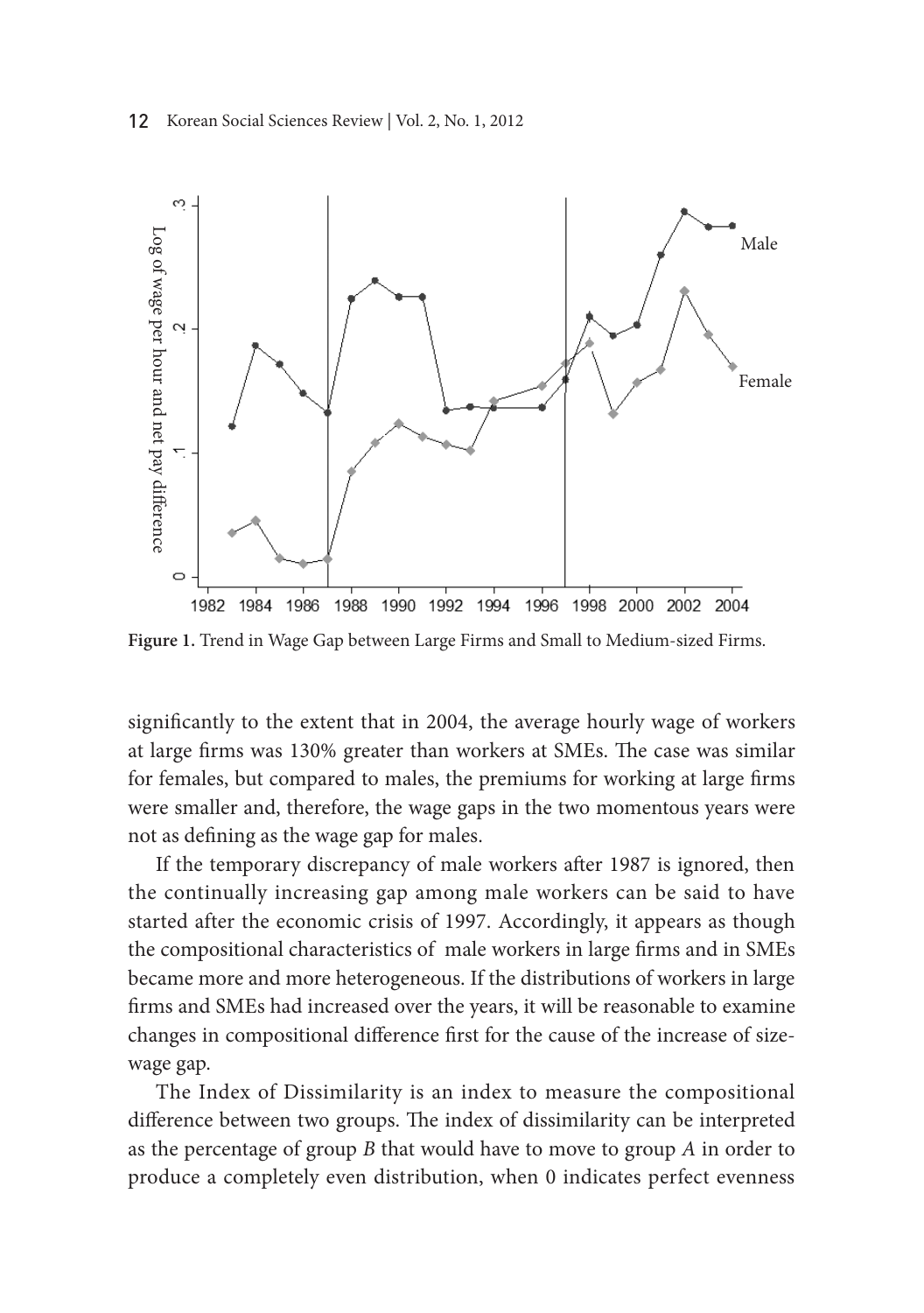and 1 indicates perfect segregation. If large firms are labeled as *A* and SMEs are labeled as *B* and a qualification, such as level of education, is labeled as *j*, then  $N(A)$  refers to the number of workers of large firms and  $N(B)$  refers to the number of workers of small to medium-sized firms.  $N(A_j)$  refers to the workers pertaining to the *j*-characteristic in large firms and  $N(B_j)$  refers to the workers pertaining to the *j*-characteristic in SMEs. The level of dissimilarity between *A* and *B* can be calculated by the value of *D* in the following equation.

$$
D = \frac{1}{2} \sum_{j=1}^{j} \frac{N(A_j)}{N(A)} - \frac{N(B_j)}{N(B)}
$$

<Figure 2> shows how the heterogeneity between large firms and small to medium-sized firms has changed during the past 25 years for male workers. To calculate the level of heterogeneity, the characteristics of the level of education, age, years of service, and occupation were used. The level of education was divided into four levels (graduation from elementary school, graduation from middle school, graduation from high school, and graduation from college); age was divided into five levels (under 25 years, 25-35, 35-45, 45-55, and over 55 years); years of service was grouped into six categories (less than 1 year, 1-2, 3-5, 5-7, 7-12, and more than 12 years); and occupation was designated into eight categories (manager, specialist, assistant specialist, clerical work, selling, technician, assembly, and manual labor).

As <Figure 2> indicates, there were no significant differences in education, age, or occupation in large firms and small to medium-sized firms and there was no distinct pattern noted regarding any change detected after 1982. However, regarding the years of firm tenure, there was a major difference, especially after 1997. The index of dissimilarity for male workers was about 0.24 in 1887 but increased to 0.35 in 2004. In other words, it took 24% of workers in SMEs to move out of their tenure group in order to match the tenure distribution of the large firms in case of 1987, but it took 35% of workers to do so in 2004, indicating an increased compositional difference between the two groups during the period.

The real average years of tenure at large firms and small to medium-sized firms can be observed in <Figure 3>. For male workers at medium-sized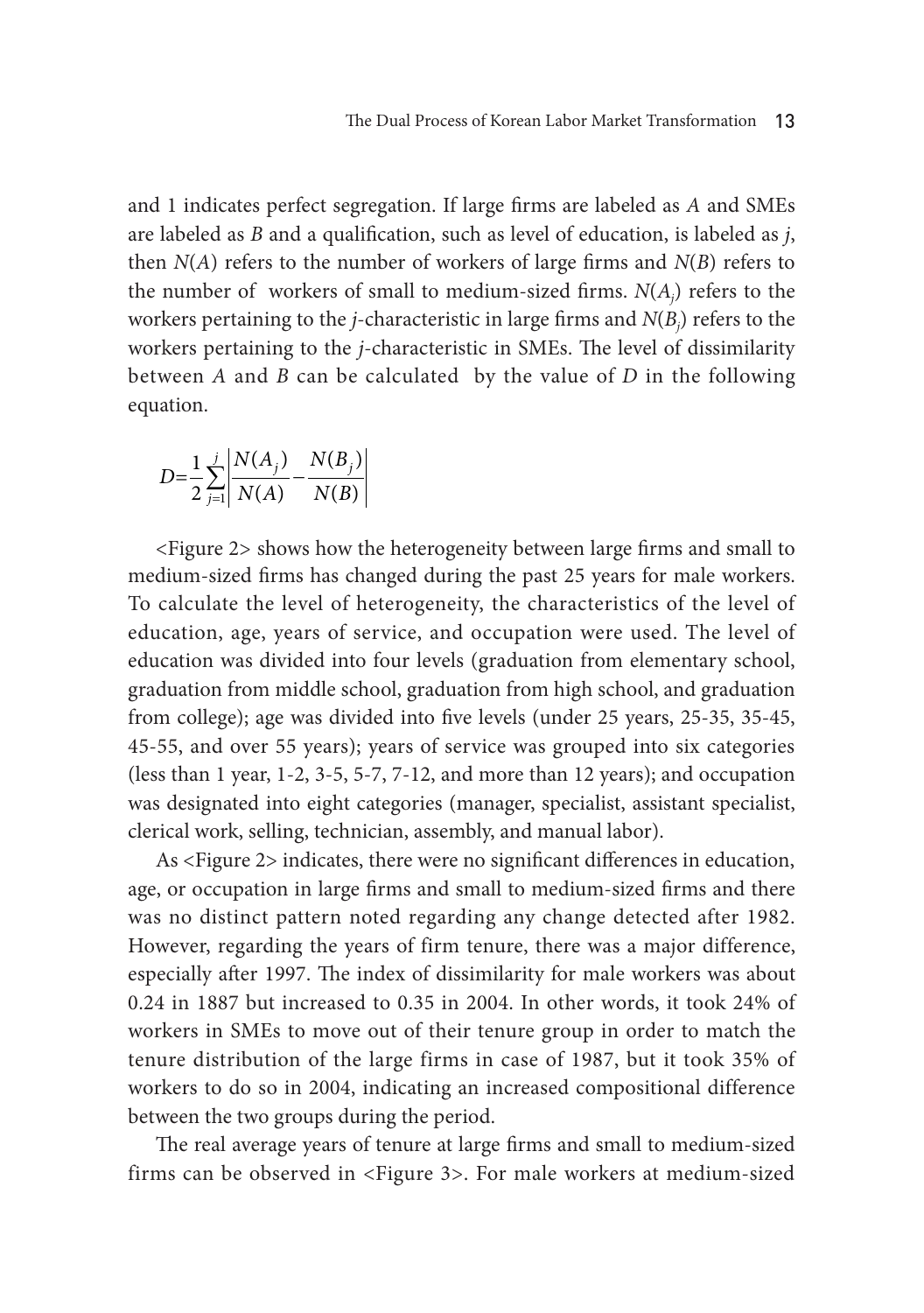



**Figure 2.** Changes in Compositional Dissimilarity between Large Firms and Small to Medium-Sized Firms.



**Figure 3.** Change in the Average Tenure in Large Firms and Small to Medium-Sized Firms.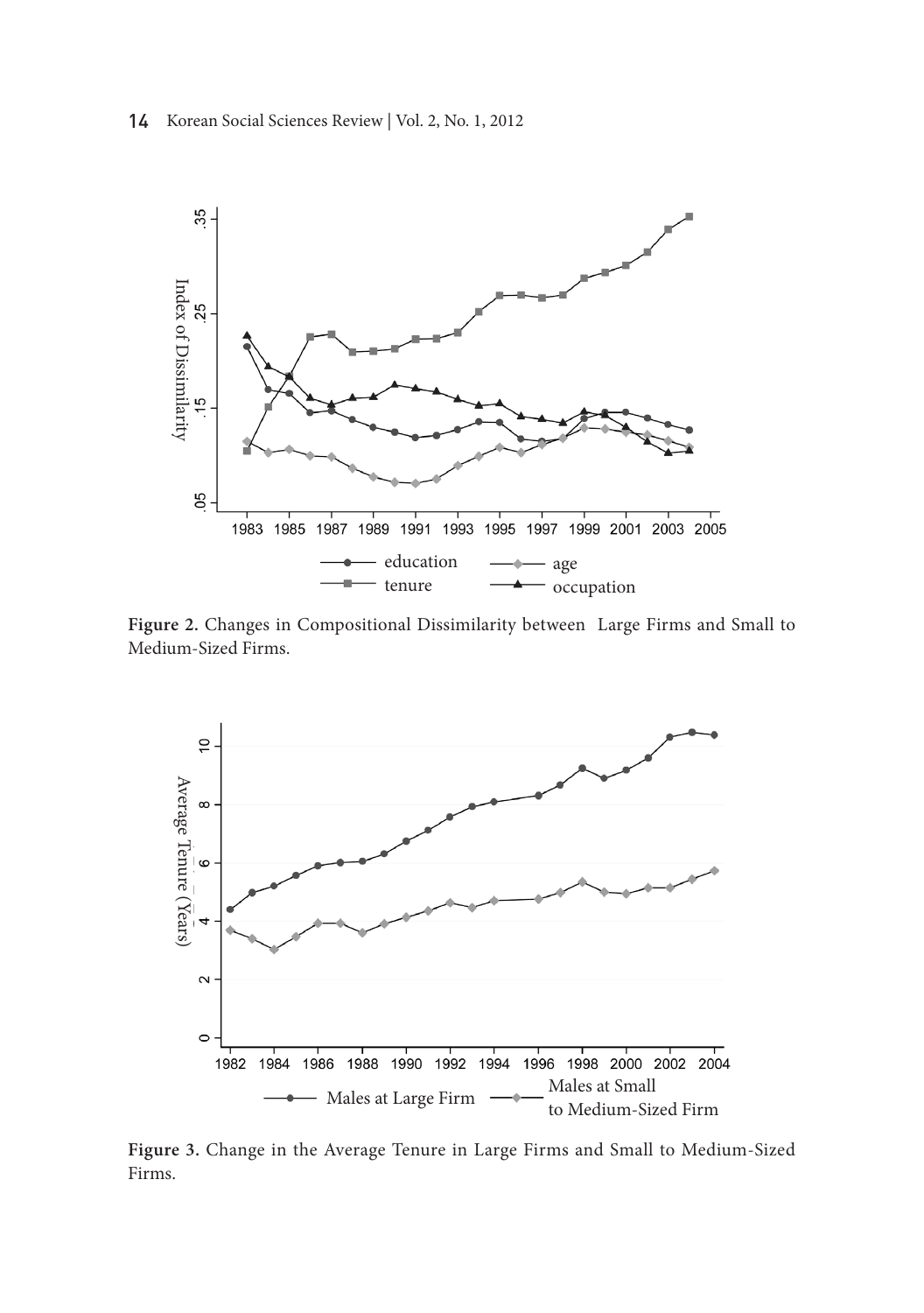The Dual Process of Korean Labor Market Transformation 15

firms, there has been little change in the last 25 years. Workers in 1982 had worked an average of 3.7 years, and in 2004 workers at their companies had worked for an average of 5.75 years. Conversely, in large firms, the average years worked in 1982 was 4.39 years, but by 2004 the average rose to 10.38 years. The increase in years worked could possibly be a result of the aging working class, but the significant difference between the large firms and small to medium-sized firms indicates a phenomena independent of demographic changes. During the same time period, the average age of the workers at large firms increased from 32.11 to 38.99 while for small to medium-sized firms it increased from 33.1 to 40.46. Yet the change inthe index of dissimilarity for age distribution was miniscule (from 0.1 to 0.15) (refer to <Supplement 1>).

Over the last twenty years, large firms and SMEs have maintained similar make-ups in terms of the education, occupation, and age of their respective workers. However, the increasing gap in the average tenure is evident. In the case of male workers, the gap in employment stability between large firms and SMEs has continually widened. As a result, the two have become very different groups in terms of the proportion of long-tenured workers.

# V. Decomposition of the Size-Wage Gap: An Endowment Effect or a Price effect?

<Figure 4> shows the result of the Oaxaca-Blinder decomposition of the difference in the logged average real hourly wage between large firms and SMEs from 1983 to 2004, restricted to male workers.**<sup>5</sup>** The <Figure 4> shows the absolute contributions of the endowment effect and the price effect on the size-wage gap presented in <Figure 1>. The relative contributions of the endowment effect and the price effect can be calculated by setting the wage gap of the particular year to 100, and are presented in <Supplement 2>.

The most striking finding in <Figure 4> is that it was the price effect that induced the short-term increase in the wage gap between large firms and SMEs after 1987. For example in 1986, the mean logged hourly wage of large

**<sup>5</sup>** Presented is the result setting large firms as the reference group. We duplicated the result setting SMEs as the reference and no noteworthy difference was found.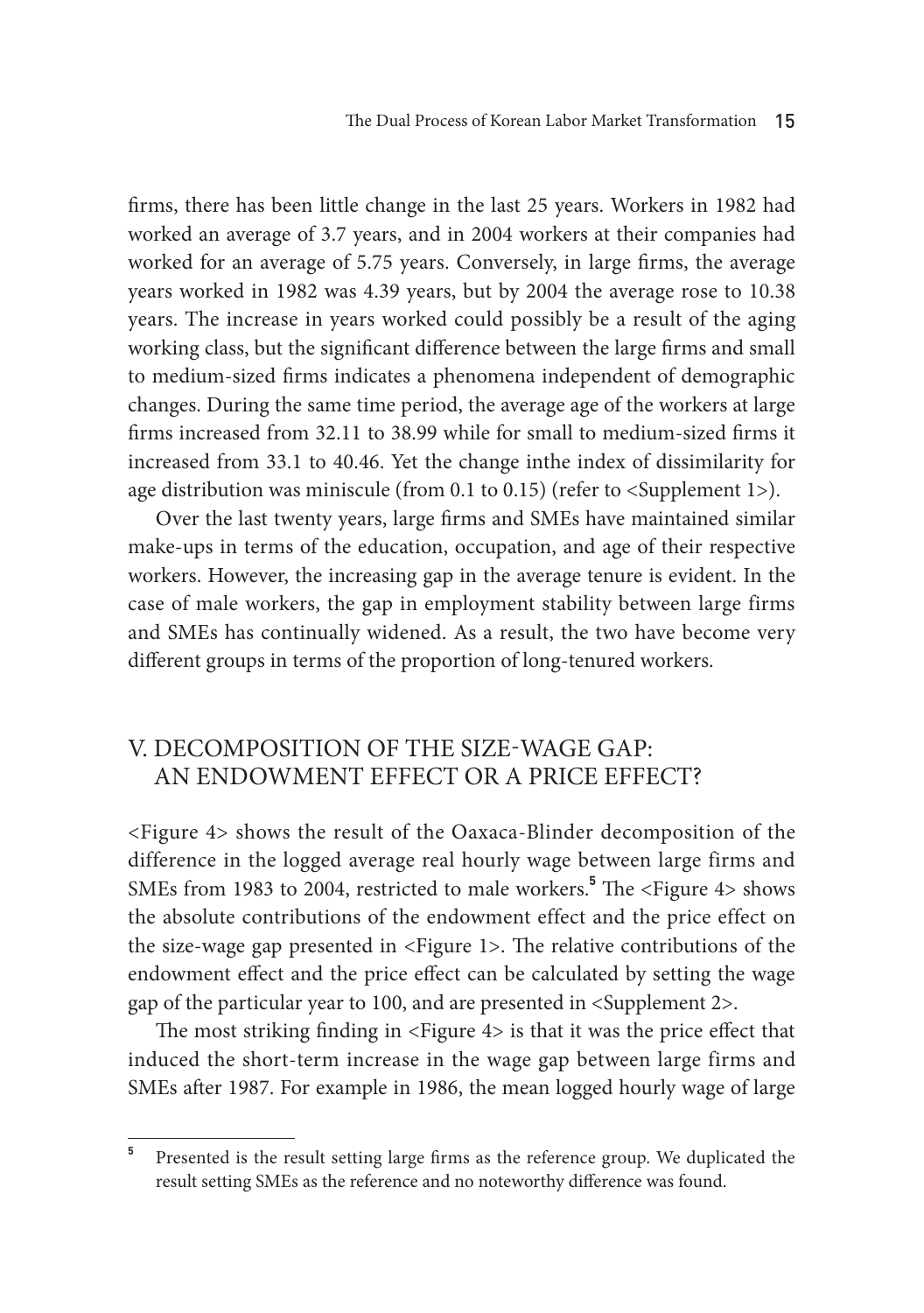#### 16 Korean Social Sciences Review | Vol. 2, No. 1, 2012



**Figure 4.** Results of Decomposition of Size-Wage Gap: 1983-2004.

firms was 8.204, as compared to the average wage of 8.055 at SMEs. In the wage gap of 0.149, 0.047 was due to the price effect. Three years later in 1989, the wage gap between large firms and small to medium-sized firms increased to 0.24, and of that 0.24, the price effect was an astounding 0.134. The price effect, a result of large firms paying more for the same human attributes accounted about 31% of the size-wage gap in 1987 but it grew to 56% in 1989. Note that the increase of size-wage gap led by the price effect did not last for a long time. As the temporary surge of the price effect declined, the wage gap between large firms and SMEs in the early 1990s fell to the levels before 1987. One may speculate that the falling price effect is a consequence of a process in which the salary increase first initiated in large firms in 1987 slowly trickled down to SMEs.

On the other hand, the increase of the size-wage gap in 1997 seems to have been caused by a more complex effect. The endowment effect was maintained without great changes throughout the 1990s until it encountered with a sudden increase in 2000, while the price effect steadily increased after 1997. Considering an analysis of only <Figure 5>, it would appear that the wage disparity after the economic crisis was a combination of the structural and the cost effect, with the cost effect responsible immediately following the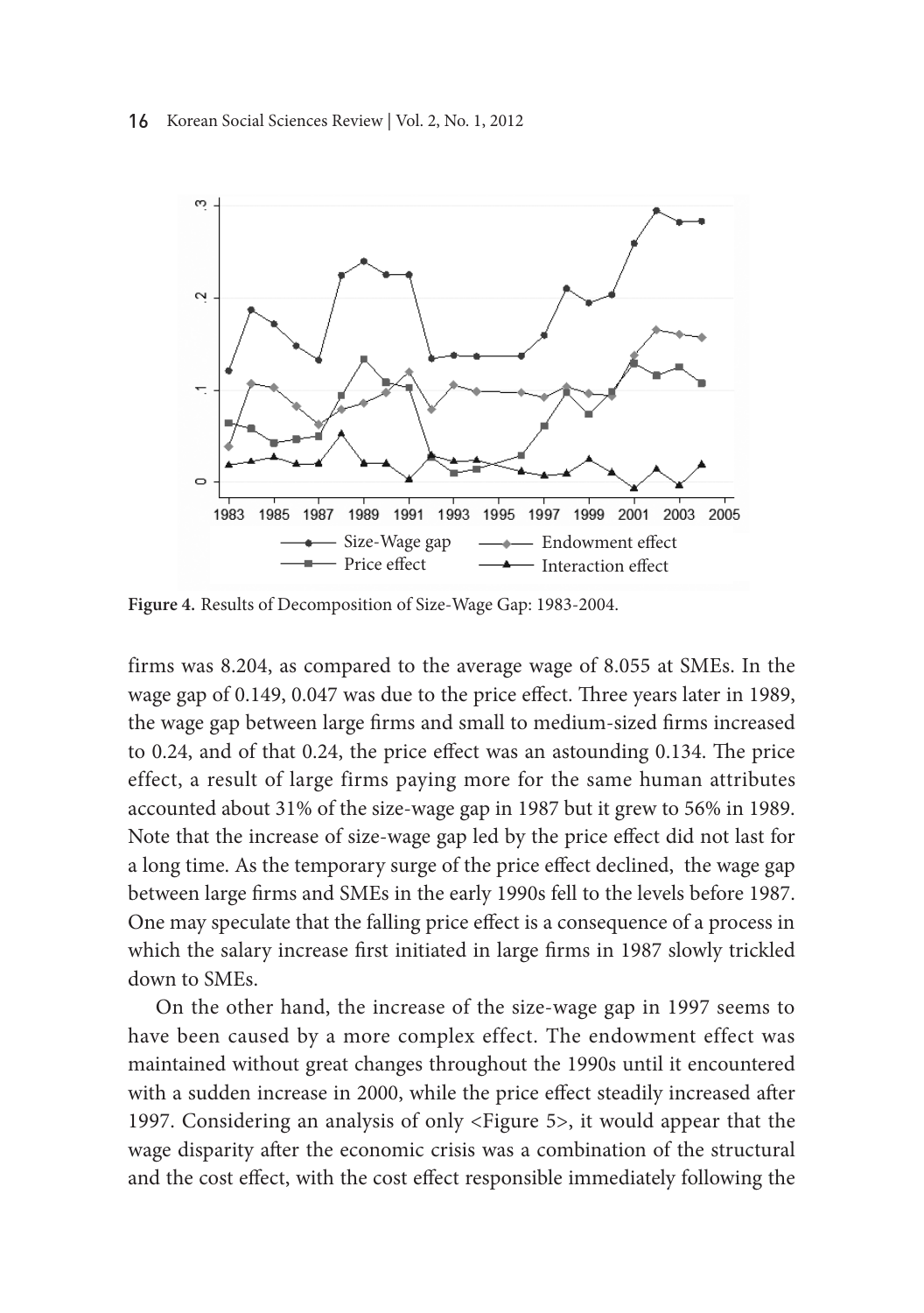

Blue-Collar Worker



**Figure 5.** Decomposition of the Size-Wage Gap by Occupation.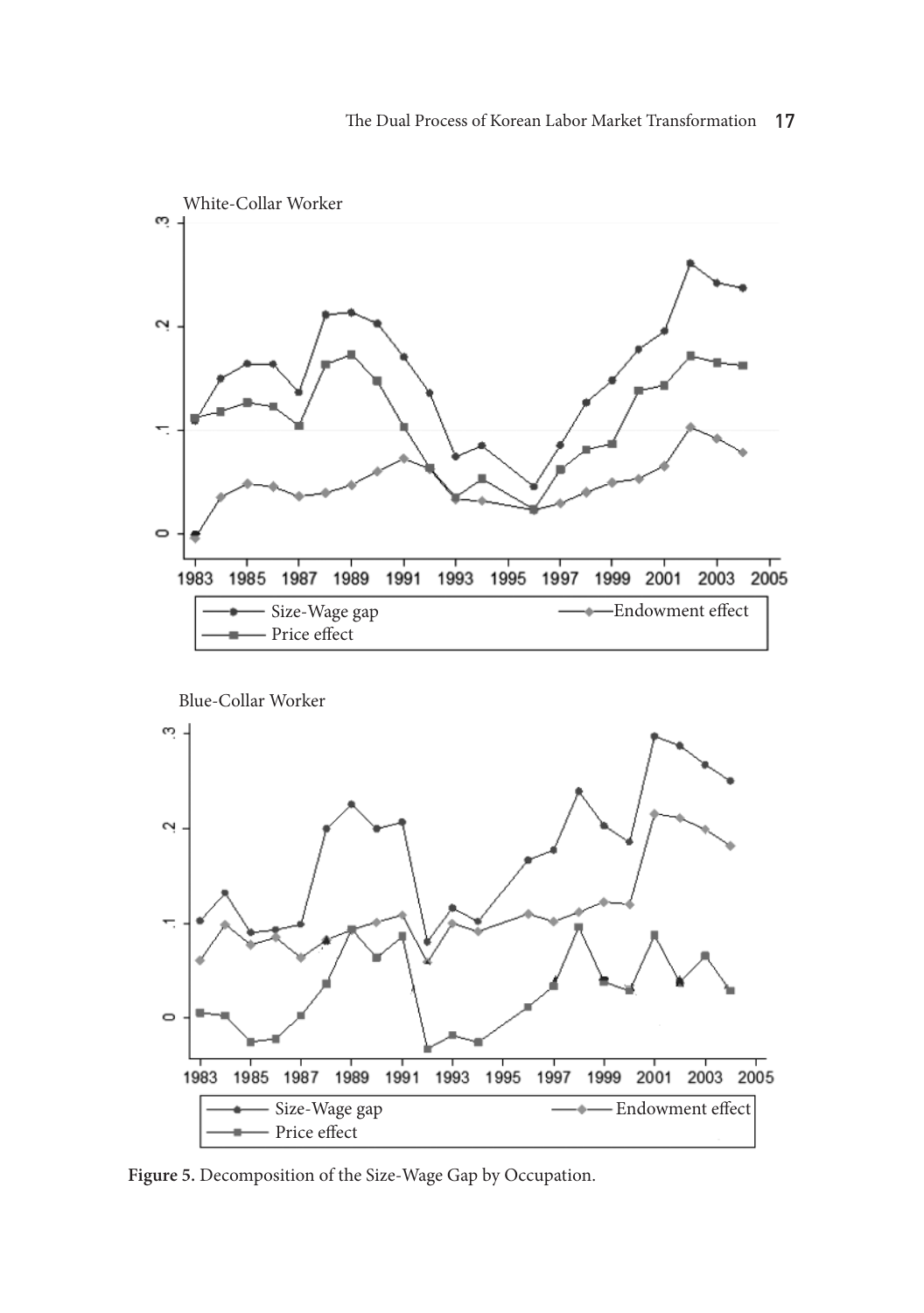economic crisis and the structural effect responsible afterwards. However, this interpretation is an erroneous one that can easily come about when the third variable is not properly controlled for. A different pattern is detected if blue-collar and white-collar workers are divided and the wage gap is then analyzed.

<Figure 5> presents the result of the Oaxaca-Blinder decomposition applied to the manual and nonmanual male workers separately. First, in the case of non-manual workers, the wage gap between large firms and SMEs surged after 1987 but continually decreased; in 1996, the gap was measured at about 5%. However, after 1997, the gap increased at an alarming rate. The contribution of the endowment effect is on the low side. There are indications of an increasing trend, but not to the point that it is unsettling. Therefore, in the case of white-collar workers, there is not a significant difference in the qualifications of workers between large firms and SMEs. Correspondingly, the qualifications of workers do not contribute significantly to wage disparity. The increase of the size-wage gap among nonmanual workers has been mainly induced by the price effect, both the temporary surge after 1987 and after the economic crisis.

For blue-collar manual workers, the endowment effect overrides the price effect. Although the price effect seems to have contributed greatly to the temporary surge of the size-wage gap in 1987, it is the endowment effect that supersedes the price effect throughout the whole period in size and responsible solely for the increase in the wage gap after the late 1990s.

It is important to note that the increasing price effect led to a temporary surge of the wage gap in 1987 for both white- and blue-collar workers. However, after 1997, the reason for the wage gap was notably different. After the economic crisis, the change in the compositional dissimilarity of whitecollar workers in large firms and SMEs was slow and it was particularly the different rates of compensation given to similar qualifications that contributed mostly to the wage gap. For blue-collar workers, the increase in the heterogeneity between workers in large firms and workers in SMEs was the leading cause of the increasing size-wage gap.

Why are there such great differences in patterns between blue-collar and white-collar workers? In the next section, these changes will be compared for the year immediately before the economic crisis, 1996, and in the latest year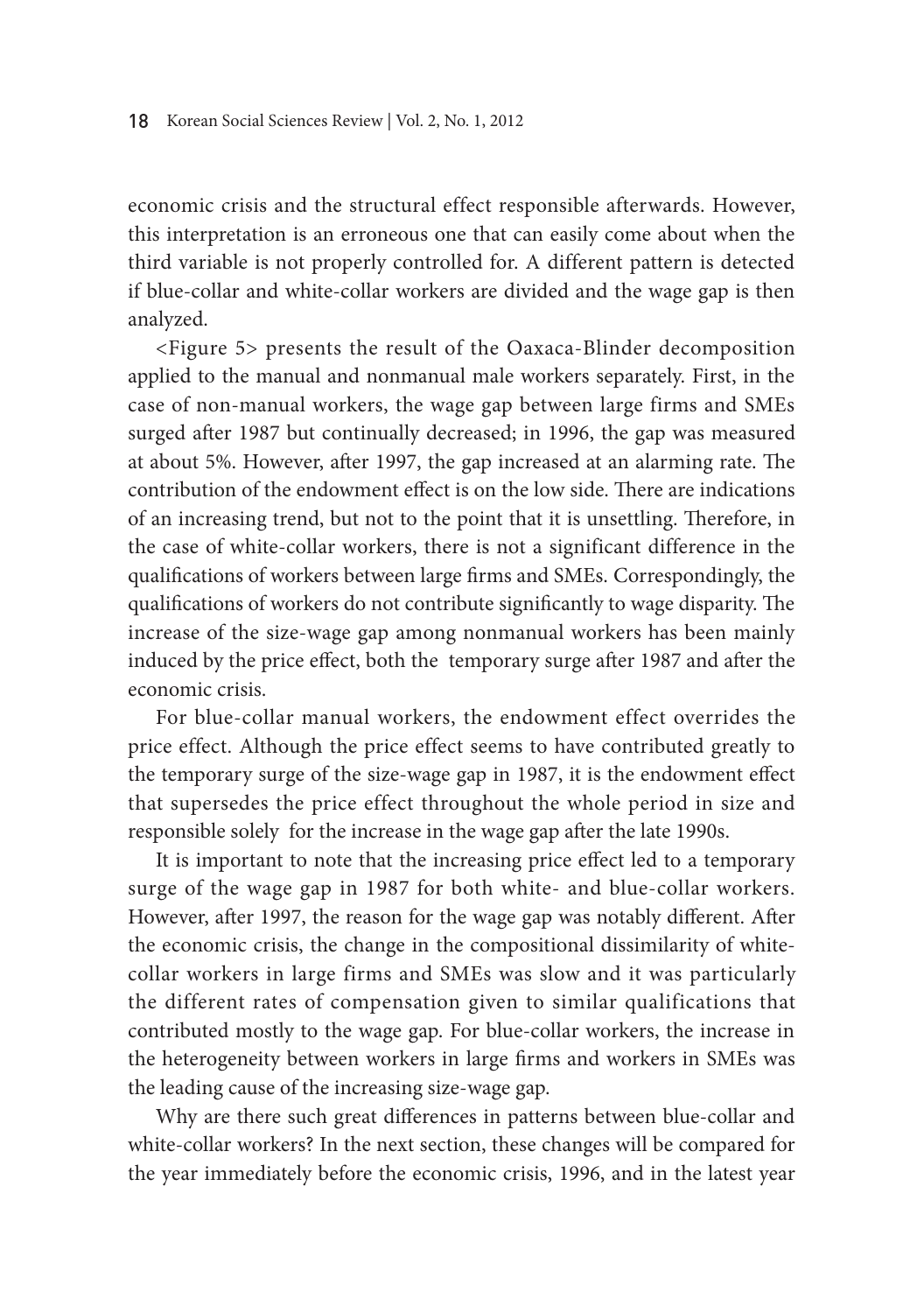for which we have data, 2004.

# VI. The Size-Wage Gap Decomposition for Manual and Nonmanual Workers

The previous trend analysis has shown that the economic crisis of 1997 increased the size-wage gap but in different way for manual workers and nonmanual workers. More specifically it was the endowment effect for manual workers and the price effect for nonmanual workers that led the increase of the wage gap since 1997. To further investigate the cause of such divergence, in this chapter, we apply an OLS regression analysis of the logged hourly wage in 1996 and 2004 and compare the results.

The wage equation used in this chapter is an expansion of the basic model used in the previous chapter (experience, tenure, education, marital status, and occupation), which also factors in personal traits that could affect economic compensation, such as rank, licenses/certificates, form of pay, and union membership.**<sup>6</sup>**

Experience was calculated as the period between the person's last graduation and the present - 5 years (age – years of education – 5), rank was divided into eight categories (board member, head of department, deputy head of department, section chief, deputy section chief, head of team, group leader, and worker), license/certificates was applied to technicians and other skills provided by the state in which people with licenses were labeled 1 and workers without were labeled 0. Form of pay referred to hourly pay, weekly pay, monthly pay, yearly pay, or pay-by-job (hourly pay is the reference category). Finally, in terms of union membership, a 1 was given to workers who worked in companies with unions, while laborers working in places without unions were given a 0.

<Table 1> presents the result of OLS regression on logged hourly wage for manual workers. The chart helps determine which traits are favorable for

**<sup>6</sup>** This expanded model may be more desirable to estimate wage determination mechanisms but many of the variables are not provided in earlier data of Basic Survey of Wage Structure, making the longitudinal analysis in the previous chapter cannot but rely on the basic model.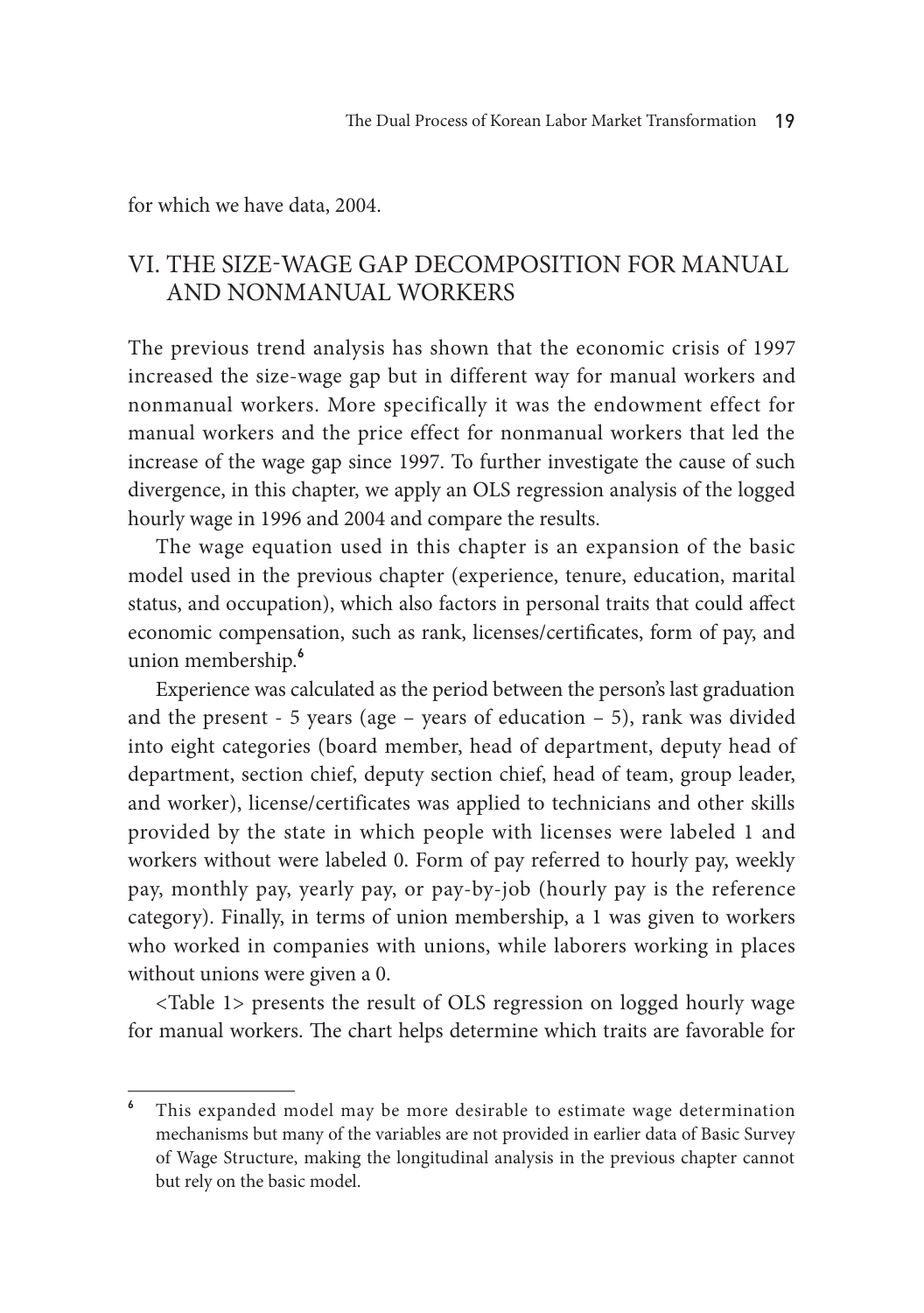### 20 Korean Social Sciences Review | Vol. 2, No. 1, 2012

| ٧<br>o m<br>× |  |
|---------------|--|
|---------------|--|

|                             | 1996      |                                                                                |                                     |              | 2004                            |                  |                       |                |
|-----------------------------|-----------|--------------------------------------------------------------------------------|-------------------------------------|--------------|---------------------------------|------------------|-----------------------|----------------|
|                             |           | Small to medium-<br>Small to medium-<br>Large Firm<br>sized Firm<br>sized Firm |                                     | Large Firm   |                                 |                  |                       |                |
|                             |           |                                                                                | Coefficient   Average   Coefficient |              | Average   Coefficient   Average |                  | Coefficient   Average |                |
| Education                   | $0.01**$  | 10.8                                                                           | $0.02**$                            | 11.36        | $\overline{0}$                  | 11.72            | $0.02**$              | 11.88          |
| Job Experience              | $0.018**$ | 22.48                                                                          | $0.018**$                           | 19.53        | $0.025**$                       | 25.35            | $0.011**$             | 23.42          |
| Job Experience <sup>2</sup> | $-0.00**$ | 675.16                                                                         | $-0.00**$                           | 483.43       | $-0.00**$                       | 816.3            | $-0.00**$             | 662.39         |
| Tenure                      | $0.02**$  | 3.85                                                                           | $0.03**$                            | 8.6          | $0.02**$                        | 4.95             | $0.04**$              | 10.47          |
| Tenure <sup>2</sup>         | $\Omega$  | 33.33                                                                          | $-0.00**$                           | 115.73       | $-0.00**$                       | 49.17            | $-0.00**$             | 169.47         |
| Married                     | $0.10**$  | 0.73                                                                           | $0.05**$                            | 0.76         | $0.06**$                        | 0.73             | $0.03**$              | 0.77           |
| Technician                  | $0.19**$  | 0.3                                                                            | $0.16**$                            | 0.39         | $0.29**$                        | 0.26             | $0.26**$              | 0.27           |
| Assembly<br>Worker          | $0.11**$  | 0.55                                                                           | $0.15***$                           | 0.54         | $0.26**$                        | 0.52             | $0.23**$              | 0.6            |
| <b>Board Member</b>         | $0.12**$  | 0.002                                                                          | $-0.23**$                           | 0.001        | $0.10**$                        | 0.007            | $0.16*$               | $\Omega$       |
| Head of<br>Department       | $0.12**$  | 0.003                                                                          | $0.16**$                            | 0.001        | $0.25**$                        | 0.019            | $0.53**$              | 0.001          |
| Deputy Depart-<br>ment Head | $0.24**$  | 0.013                                                                          | $0.22**$                            | 0.008        | $0.39**$                        | 0.016            | $0.31**$              | 0.004          |
| Section Chief               | $0.12**$  | 0.012                                                                          | $0.04**$                            | 0.006        | $0.27**$                        | 0.048            | $0.29**$              | 0.019          |
| Deputy Section<br>Chief     | $0.15*$   | $\mathbf{0}$                                                                   | $-0.09*$                            | 0.001        | $0.19**$                        | 0.082            | $0.17**$              | 0.076          |
| Team Lead                   | $0.08**$  | 0.012                                                                          | $-0.02**$                           | 0.019        | $0.09**$                        | 0.081            | $0.06**$              | 0.09           |
| Group Leader                | $0.10**$  | 0.033                                                                          | $0.01*$                             | 0.033        | $0.04**$                        | 0.034            | $-0.02**$             | 0.074          |
| License                     | $0.02**$  | 0.36                                                                           | $0.03**$                            | 0.36         | 0.01                            | 0.31             | $0.03**$              | 0.31           |
| Daily/Weekly Pay            | $-0.01$   | 0.2                                                                            | $-0.07**$                           | 0.23         | $\overline{0}$                  | 0.11             | $-0.06**$             | 0.18           |
| Monthly Pay                 | $0.14**$  | 0.6                                                                            | $0.07**$                            | 0.51         | $0.05**$                        | 0.62             | $0.06**$              | 0.52           |
| Yearly Pay                  | $0.49**$  | $\mathbf{0}$                                                                   | $0.19**$                            | $\mathbf{0}$ | 0.01                            | $\boldsymbol{0}$ | $0.41**$              | $\overline{0}$ |
| <b>Efficiency Pay</b>       | $0.36**$  | 0.01                                                                           | $\mathbf{0}$                        | $\mathbf{0}$ | $0.21**$                        | 0.13             | $0.28**$              | 0.09           |
| Labor Union                 | $-0.13**$ | 0.33                                                                           | $-0.02**$                           | 0.84         | $0.04**$                        | 0.22             | $0.09**$              | 0.79           |
| Constant                    | $8.05**$  |                                                                                | $7.98**$                            |              | $8.04**$                        |                  | $7.87**$              |                |
| No. of Cases                | 65312     |                                                                                | 75466                               |              | 49391                           |                  | 61032                 |                |
| $R^2$                       | 0.23      |                                                                                | 0.43                                |              | 0.39                            |                  | 0.56                  |                |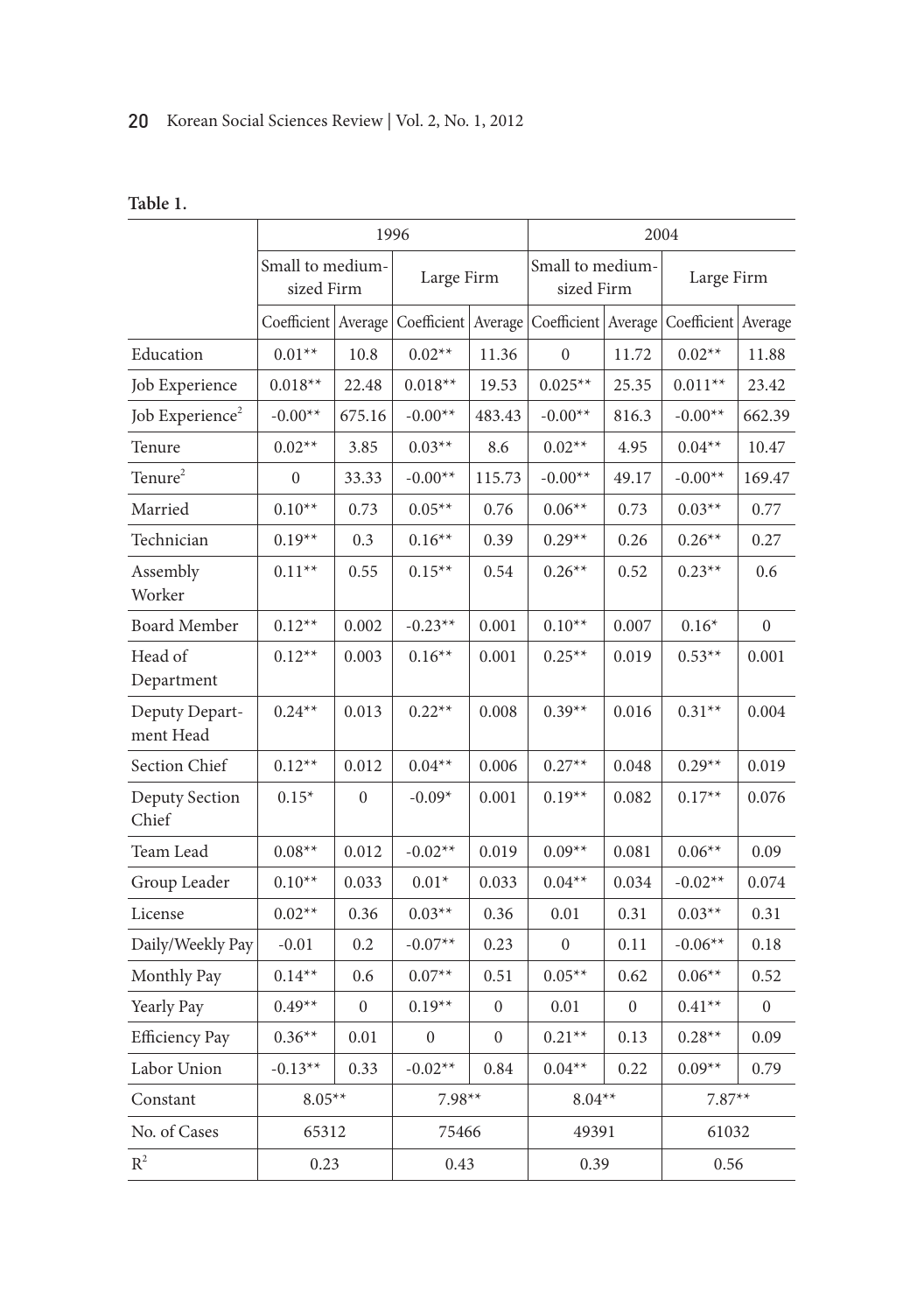wages, how each trait is distributed and how it is valued in large firms and in SMEs. For example, education acts favorably in determining wages in both large firms and SMEs, but the coefficient of education is greater in large firm and so is the mean level of education, leading to a conclusion that education is a factor to increase the size-wage gap through both the endowment effect and the price effect.

The most striking revelation of <Table 1> is that tenure is a positive trait for higher wages in both large firms and small to medium-sized firms. In 1996, if other qualifications were equal, one additional year of tenure would increase the wage by 2% for workers in SMEs and by 3% for workers in large firms. The effect of tenure was always greater in larger firms, but in 2004 the difference grew greater. Even in 1996, the average years of tenure at large firms was 8.6 years while it was 3.85 years at SMEs meaning a difference of 4.75 years. However, by 2004 the average time at a large firm was 10.47 years whereas it was only 4.95 years at a SME, resulting in a greater difference of 5.52 years. The relative increase in the proportion of the long-tenured workers in large firms helped widen the size-wage gap.

The rank, occupation, licenses/certificates, and form of pay factors between 1996 and 2004 appear to have remained steady in large firms and in SMEs in terms of distribution as well as compensation. There was no specific attribute, regardless of its direction of influence, disproportionately concentrated in large firms or SMEs. No significant change was found either between 1996 and 2004.

However, union membership yielded interesting results. In 1996, 33% of workers at SMEs worked at companies with unions, while 84% of workers from large firms worked at companies with unions. However, it appears the union membership actually affects wages negatively and that the unfavorable effects were greater in SMEs. Nonetheless, in 2004, the effect of union membership became favorable and the favorable effects were greater in large firms. Union membership actually decreased in large firms and in small to medium-sized firms, by 5% and 11%, respectively. In summary, although union membership showed a decrease, the effect of union membership became favorable. Thus, the structural effect and cost effect both contributed to the comparative average wage increase of large firms.

To summarize the result for manual workers, the main cause of the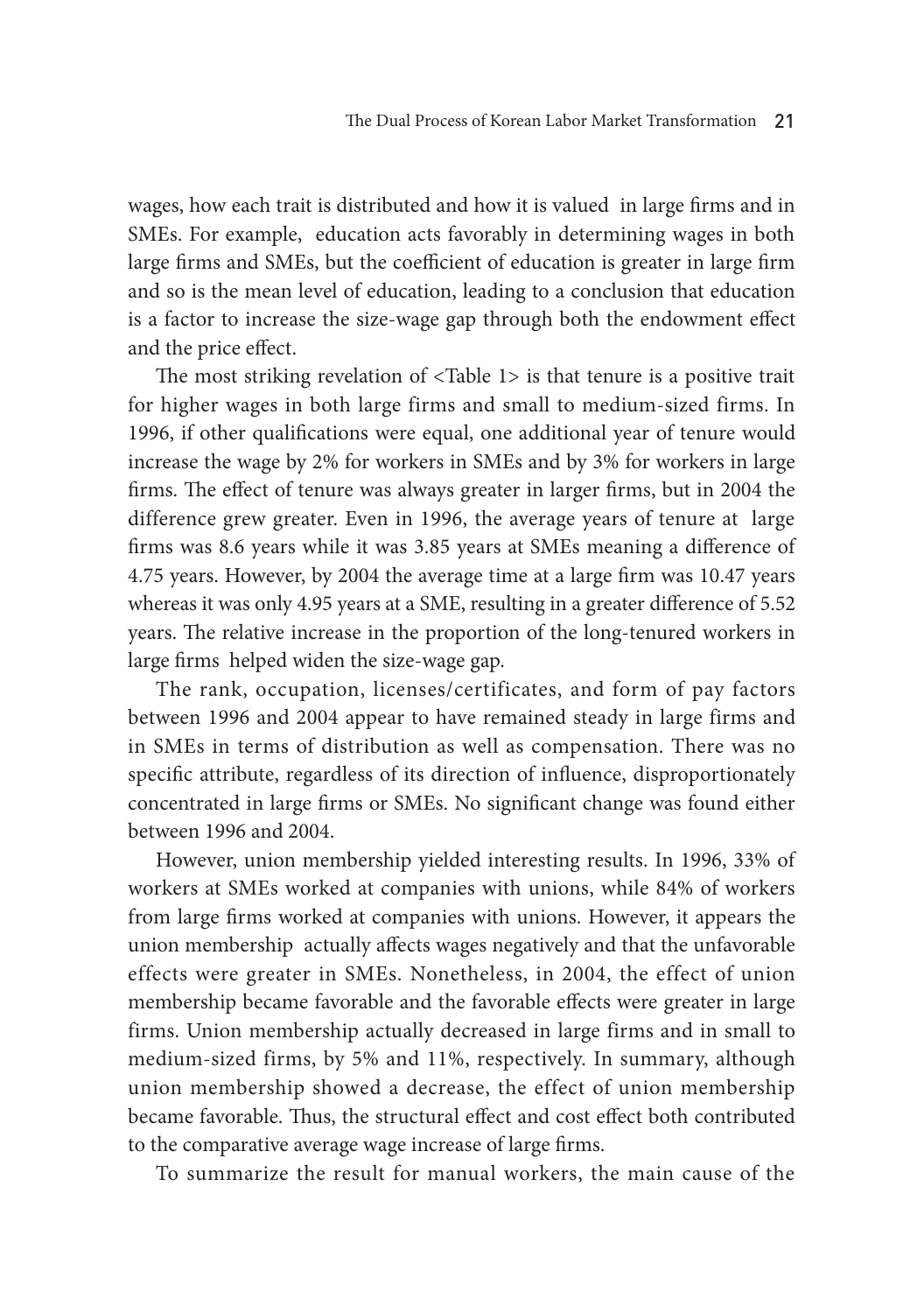increase in size-wage gap between 1996 and 2004 is the change in the tenure distribution between large firms and SMEs and the change in the union effect. Not only did the years of tenure increase between 1996 and 2004, but also the amount of compensation increased greatly for large firms. Moreover, although the level of union membership decreased for all, the rate of decrease was slower in large firms widening the gap in union rate between the two groups. Also, the union effect on wage was more favorable in large firms. Succeeding the conclusion from the previous chapter noting the greater contribution of the endowment effect for manual workers, the result shows that it was the tenure and the union membership to take the lion share of the endowment effect. The disproportionate increase in tenure as well as the increasing return to tenure in large firms illustrates that the internal labor market policies still thrives in large firms. In addition, the increasing gap in union rate as well as its effect between large firms and SMEs implicates that the presence of union is closely related with the workings of the internal labor market.

<Table 2> shows the regression results on the logged real hourly wage of nonmanual workers in large firms and in small to medium-sized firms in 1996 and 2004. As with blue-collared workers, the tenure of white-collared workers in large firms increased at a faster rate (from 8.1 years to 10.34 years) compared to SMEs (from 5.77 years to 6.38 years), however, the return to the tenure has rather decreased in large firms. For white-collared workers, the return to the labor market experience was much greater and grew faster in large firms. In 1996, the return to experience and tenure were nearly identical for large firms and SMEs, but in 2004 , the return to experience decreased in SMEs whereas it was the return to tenure that decreased in large firms, together adding more to the price differentials between the two groups.

Another interesting finding is that the proportion of merit-based pay within the salary system increased significantly in both large firms and SMEs and so did its coefficient. The increase in merit-based pay among non-manual workers and the direction of its effect on the size-wage gap should be closely examined. Also the increased coefficient of the licenses/certificates should be considered in the same vein.

The effect of unions has changed with a similar pattern to that for manual laborers. The positive effect of unions on wages increased after the economic crisis, but union rate, especially in small to medium-sized firms, declined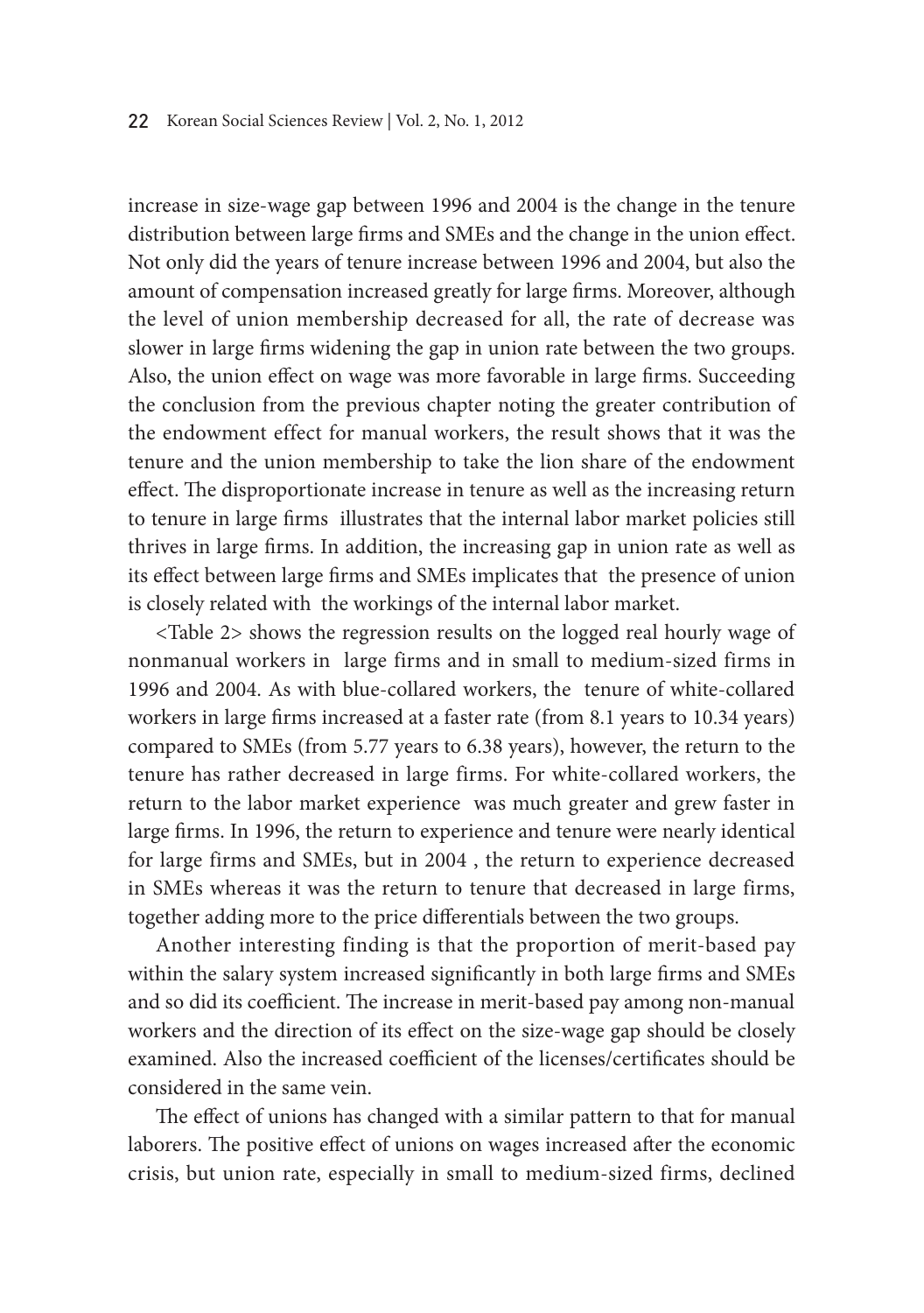|                             | 1996                           |                  |                       |                | 2004                           |                |                                               |              |
|-----------------------------|--------------------------------|------------------|-----------------------|----------------|--------------------------------|----------------|-----------------------------------------------|--------------|
|                             | Small to medium-<br>sized Firm |                  | Large Firm            |                | Small to medium-<br>sized Firm |                | Large Firm                                    |              |
|                             | Coefficient   Average          |                  | Coefficient   Average |                |                                |                | Coefficient   Average   Coefficient   Average |              |
| Education                   | $0.05**$                       | 13.97            | $0.06**$              | 14.48          | $0.05**$                       | 14.31          | $0.06**$                                      | 14.74        |
| Job Experience              | $0.04**$                       | 17.57            | $0.04**$              | 15.41          | $0.03**$                       | 19.86          | $0.04**$                                      | 18.49        |
| Job Experience <sup>2</sup> | $-0.00**$                      | 412.29           | $-0.00**$             | 307.76         | $-0.00**$                      | 500.74         | $-0.00**$                                     | 411.22       |
| Tenure                      | $0.02**$                       | 5.77             | $0.02**$              | 8.1            | $0.02**$                       | 6.38           | $0.01**$                                      | 10.34        |
| Tenure <sup>2</sup>         | $-0.00**$                      | 70.34            | $-0.00**$             | 111.97         | $-0.00**$                      | 78.54          | 0                                             | 164.49       |
| Married                     | $0.09**$                       | 0.75             | $0.04**$              | 0.74           | $0.04**$                       | 0.73           | $0.05**$                                      | 0.74         |
| Administrative              | $0.22**$                       | 0.14             | $0.24**$              | 0.05           | $0.41**$                       | 0.14           | $0.54**$                                      | 0.06         |
| Professional                | $0.10**$                       | 0.19             | $0.07**$              | 0.24           | $0.24**$                       | 0.15           | $0.31**$                                      | 0.15         |
| Semi-Professional           | $0.09**$                       | 0.201            | $0.05**$              | 0.249          | $0.26**$                       | 0.318          | $0.23**$                                      | 0.342        |
| Clerical                    | $-0.06**$                      | 0.418            | $-0.03**$             | 0.419          | $0.21**$                       | 0.34           | $0.20**$                                      | 0.38         |
| <b>Board Member</b>         | 0.02                           | 0.098            | $-0.09*$              | 0.013          | $0.11**$                       | 0.152          | $0.11**$                                      | 0.021        |
| Head of<br>Department       | $-0.18**$                      | 0.072            | $-0.02$               | 0.038          | $0.03**$                       | 0.122          | $-0.06**$                                     | 0.071        |
| Deputy Depart-<br>ment Head | 0.03                           | 0.123            | $-0.08**$             | 0.134          | 0.01                           | 0.085          | $\overline{0}$                                | 0.098        |
| Section Chief               | 0.01                           | 0.034            | $-0.03**$             | 0.029          | $-0.07**$                      | 0.161          | $-0.04**$                                     | 0.197        |
| Deputy Section<br>Chief     | $0.16**$                       | 0.001            | $-0.04**$             | 0.001          | $-0.05*$                       | 0.17           | $-0.04**$                                     | 0.239        |
| Team Lead                   | $0.28**$                       | $\boldsymbol{0}$ | $0.26**$              | $\overline{0}$ | $0.16**$                       | 0.03           | $0.24**$                                      | 0.04         |
| Group Leader                | $0.58**$                       | $\overline{0}$   | $0.47**$              | $\overline{0}$ | $0.47**$                       | 0.02           | $0.11**$                                      | 0.02         |
| License                     | 0.07                           | 0.24             | 0.02                  | 0.23           | $0.38**$                       | 0.3            | $0.48**$                                      | 0.21         |
| Daily/Weekly Pay            | $0.02**$                       | 0.01             | $-0.01**$             | 0.01           | $0.07**$                       | 0.01           | $0.04**$                                      | 0.01         |
| Monthly Pay                 | $0.23**$                       | 0.96             | $0.22**$              | 0.96           | $0.21**$                       | 0.64           | $0.12**$                                      | 0.63         |
| Yearly Pay                  | $0.16**$                       | 0.03             | $0.19**$              | 0.02           | $0.30**$                       | $\overline{0}$ | $0.33**$                                      | $\mathbf{0}$ |
| <b>Efficiency Pay</b>       | $0.08**$                       | $\boldsymbol{0}$ | $0.11**$              | $\mathbf{0}$   | $0.11**$                       | 0.35           | $0.16**$                                      | 0.34         |
| Labor Union                 | $-0.02**$                      | 0.232            | $0.06**$              | 0.722          | $0.08**$                       | 0.162          | $0.11**$                                      | 0.714        |
| Constant                    | $7.35**$                       |                  | $7.21**$              |                | $7.44**$                       |                | $7.35**$                                      |              |
| No. of Cases                | 69864                          |                  | 96072                 |                | 61965                          |                | 99365                                         |              |
| $\mathbb{R}^2$              | 0.53                           |                  | 0.55                  |                | 0.45                           |                | 0.52                                          |              |

**Table 2.**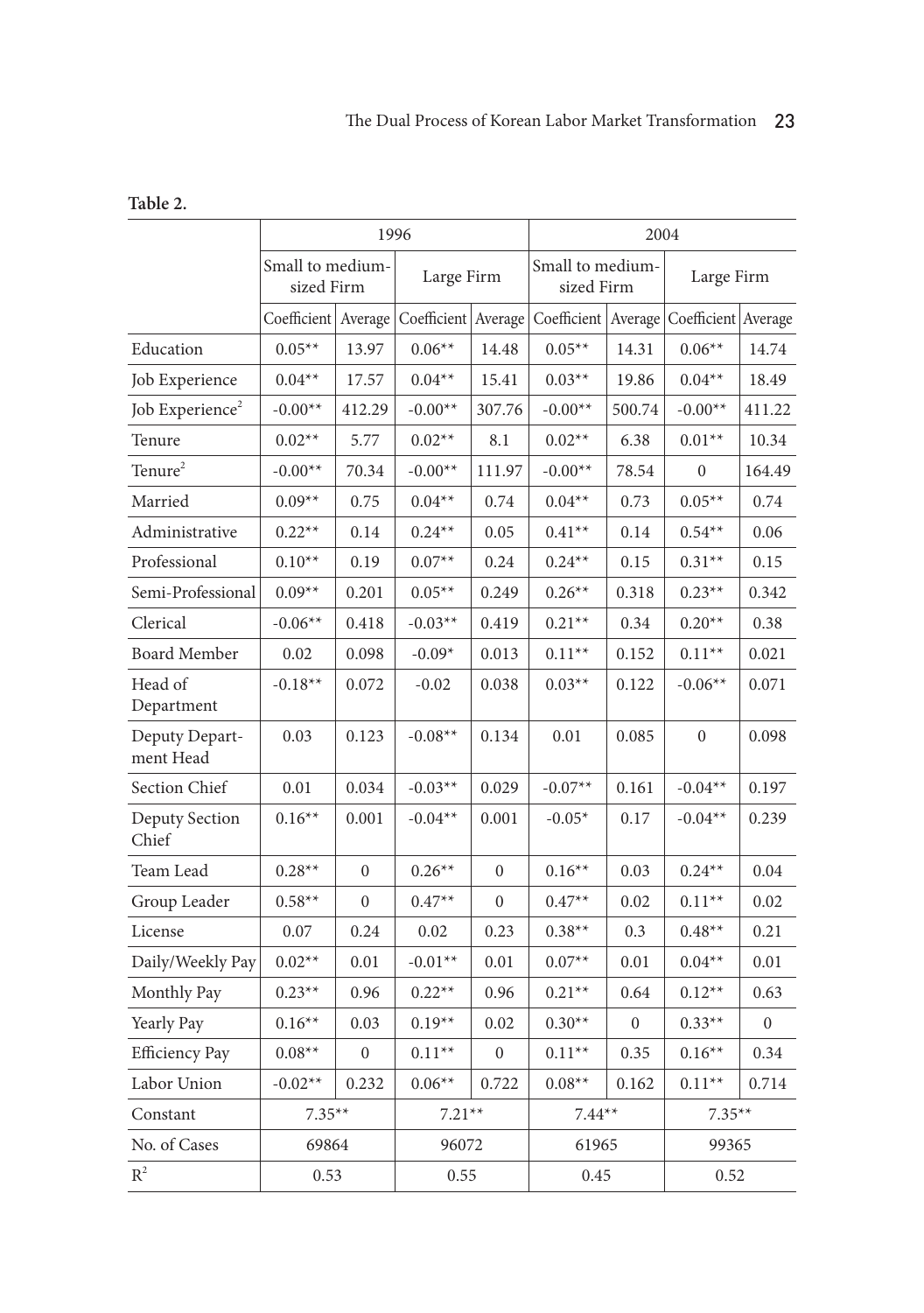significantly. Such a pattern hints that the endowment effects of unions, after the economic crisis, contribute to increasing the average size-wage gap.

To sum up the result for nonmanual workers, it seems clear that the difference in compensation for work experience has led to the wage disparity between large firms and SMEs. The decrease of the return to firm tenure in large companies denotes the collapse of the internal promotion ladder, a core institution of the corporate internal labor market, and the emergence of a new form of career often called the "boundaryless career" trajectory in which workers move freely across the firm boundary to build up general skills rather than firm-specific skills. In addition, the increased return to certificates/licenses particularly in large firms and the increased proportion of merit-based pay in large firms, all are read as symptoms of the demise of the seniority-based organizational career trajectory and the rise of a new more individualized career.

The results of the Oaxaca-Blinder decomposition of the size-wage gap for manual and nonmanual workers are shown in <Table 3> and <Table 4>, respectively.

In <Table 3> which is for manual workers, the first row demonstrates the degree to which the determinants of wage contribute to the total endowment effect summed at the end of the row. The (+) sign indicates the factor contribute to increasing the wage of large firms relative to SMEs thereby increasing the size-wage gap and the (–) sign indicates the opposite. If the effect is 0, this indicates that the factor does not explain the wage gap between large firms and SMEs. The second row shows the price effect, and the third row shows the interaction effect. The result for 2004 is presented alongside for comparison. Among manual workers, the average size-wage gap in 1996 was 16.7%, in which 3.5% was accounted for by the endowment effect. In addition, 3.3% was due to the price effect and 9.9% was due to an interaction effect. If the wage gap of 1996 is considered to be 100, 21% of the gap was due to personnel differences between large firms and small to medium-sized firms. In 2004, the endowment effect explained almost 62% of the size-wage gap. What could have influenced the endowment effect this significantly?

In 1996, it is the tenure that contributed the most to the endowment effect working in favor of large firms, however it is offset by the large (-) effect of unions, yielding the total endowment effect as small as +3.5%.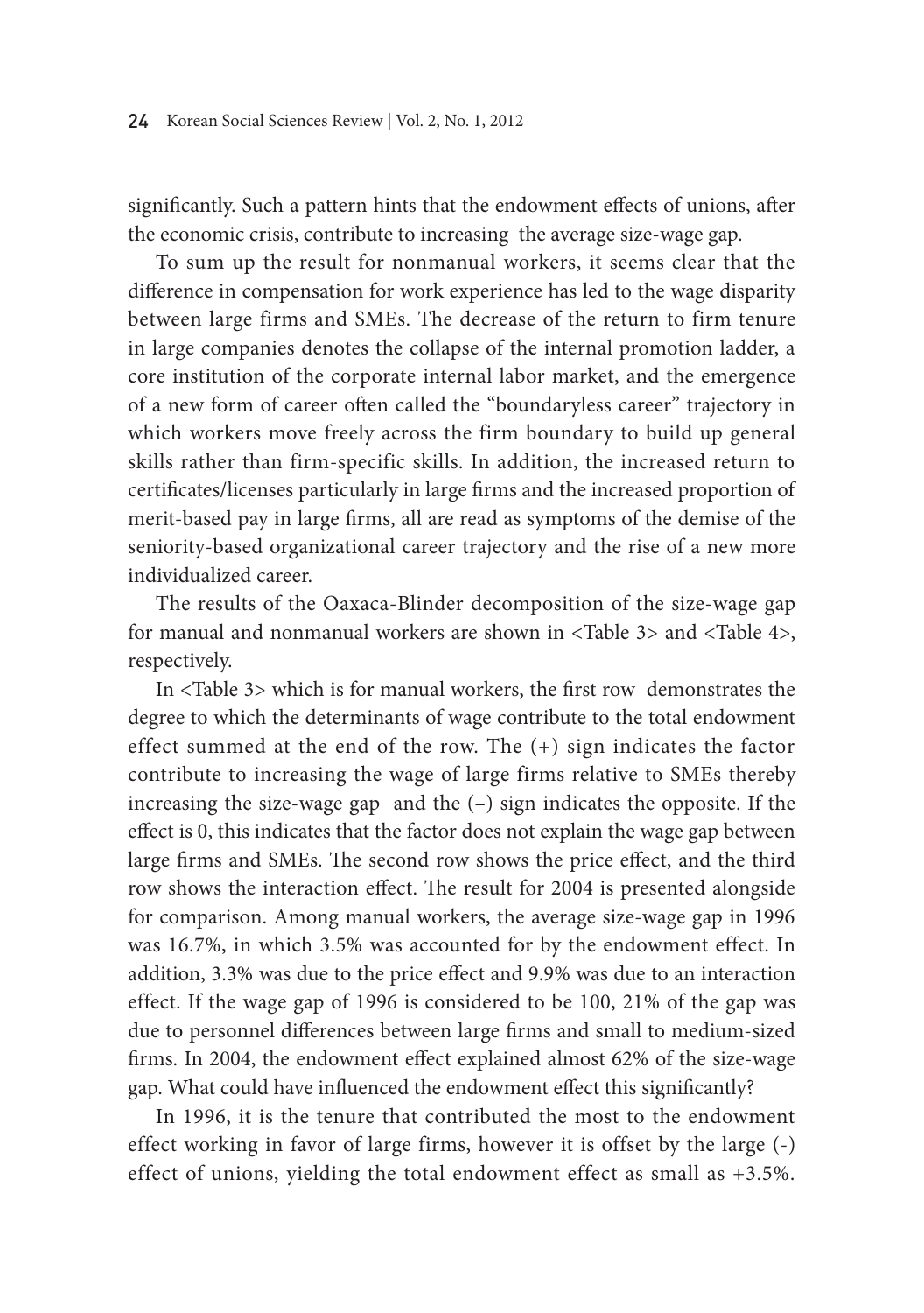|                                                                      |                       | 1996            |                       |                       | 2004            |                       |  |  |
|----------------------------------------------------------------------|-----------------------|-----------------|-----------------------|-----------------------|-----------------|-----------------------|--|--|
|                                                                      | Composition<br>Effect | Price<br>Effect | Interaction<br>Effect | Composition<br>Effect | Price<br>Effect | Interaction<br>Effect |  |  |
|                                                                      | (E)                   | (C)             | (CE)                  | (E)                   | (C)             | (CE)                  |  |  |
| Education                                                            | 0.40%                 | 10.00%          | 0.50%                 | 0.00%                 | 26.00%          | 0.40%                 |  |  |
| Job Experience                                                       | $-5.50%$              | $-1.80%$        | 0.20%                 | $-4.90%$              | $-36.40%$       | 2.80%                 |  |  |
| Job Experience <sup>2</sup>                                          | 6.80%                 | 2.10%           | $-0.60%$              | 9.10%                 | 22.90%          | $-4.30%$              |  |  |
| Tenure                                                               | 8.60%                 | 5.90%           | 7.30%                 | 13.60%                | 9.50%           | 10.60%                |  |  |
| Tenure <sup>2</sup>                                                  | $-0.10%$              | $-1.50%$        | $-3.70%$              | $-3.70%$              | $-1.60%$        | $-3.80%$              |  |  |
| Married                                                              | 0.30%                 | $-3.60\%$       | $-0.20%$              | 0.20%                 | $-2.40%$        | $-0.10%$              |  |  |
| Technician                                                           | 1.60%                 | $-0.80%$        | $-0.20%$              | 0.10%                 | $-0.90%$        | 0.00%                 |  |  |
| Assembly Worker                                                      | $-0.10%$              | 2.20%           | 0.00%                 | 1.80%                 | $-1.30%$        | $-0.20%$              |  |  |
| <b>Board Member</b>                                                  | 0.00%                 | $-0.10%$        | 0.00%                 | $-0.10%$              | 0.00%           | 0.00%                 |  |  |
| Head of Department                                                   | 0.00%                 | 0.00%           | 0.00%                 | $-0.40%$              | 0.50%           | $-0.50%$              |  |  |
| Deputy Department<br>Head                                            | $-0.10%$              | 0.00%           | 0.00%                 | $-0.50%$              | $-0.10%$        | 0.10%                 |  |  |
| Section Chief                                                        | $-0.10%$              | $-0.10%$        | 0.00%                 | $-0.80%$              | 0.10%           | $-0.10%$              |  |  |
| Deputy Section Chief                                                 | 0.00%                 | 0.00%           | 0.00%                 | $-0.10%$              | $-0.20%$        | 0.00%                 |  |  |
| Team Lead                                                            | 0.10%                 | $-0.10%$        | $-0.10%$              | 0.10%                 | $-0.30%$        | 0.00%                 |  |  |
| Group Leader                                                         | 0.00%                 | $-0.30%$        | 0.00%                 | 0.20%                 | $-0.20%$        | $-0.20%$              |  |  |
| License                                                              | 0.00%                 | 0.30%           | 0.00%                 | 0.00%                 | 0.70%           | 0.00%                 |  |  |
| Daily/Weekly Pay                                                     | 0.00%                 | $-1.30%$        | $-0.10%$              | 0.00%                 | $-0.60%$        | $-0.40%$              |  |  |
| Monthly Pay                                                          | $-1.20%$              | $-4.40%$        | 0.70%                 | $-0.50%$              | 1.10%           | $-0.20%$              |  |  |
| Yearly Pay                                                           | $-0.10%$              | $-0.10%$        | 0.10%                 | 0.00%                 | 0.20%           | 0.00%                 |  |  |
| <b>Efficiency Pay</b>                                                | $-0.20%$              | $-0.20%$        | 0.20%                 | $-0.70%$              | 0.90%           | $-0.30%$              |  |  |
| Labor Union                                                          | $-6.80%$              | 3.60%           | 5.70%                 | 2.10%                 | 1.20%           | 3.00%                 |  |  |
| Constant                                                             | $0.00\%$              | $-6.60%$        | $0.00\%$              | 0.00%                 | $-16.50%$       | $0.00\%$              |  |  |
| Total                                                                | 3.50%                 | 3.30%           | 9.90%                 | 15.50%                | 2.80%           | 6.70%                 |  |  |
| Large/Small & Medium Firms Wage Gap (T)=E+C+CE                       |                       |                 |                       |                       |                 |                       |  |  |
| Wage difference between large and<br>16.70%<br>small-medium firms(T) |                       |                 |                       |                       | 25%             |                       |  |  |
| % Total (T=100)                                                      |                       |                 | 100                   |                       | 100             |                       |  |  |
| % Explained (E/T)                                                    |                       | 21              |                       | 62                    |                 |                       |  |  |
| % Unexplained ((C+CE)/T)                                             |                       | 79              | 38                    |                       |                 |                       |  |  |

**Table 3.**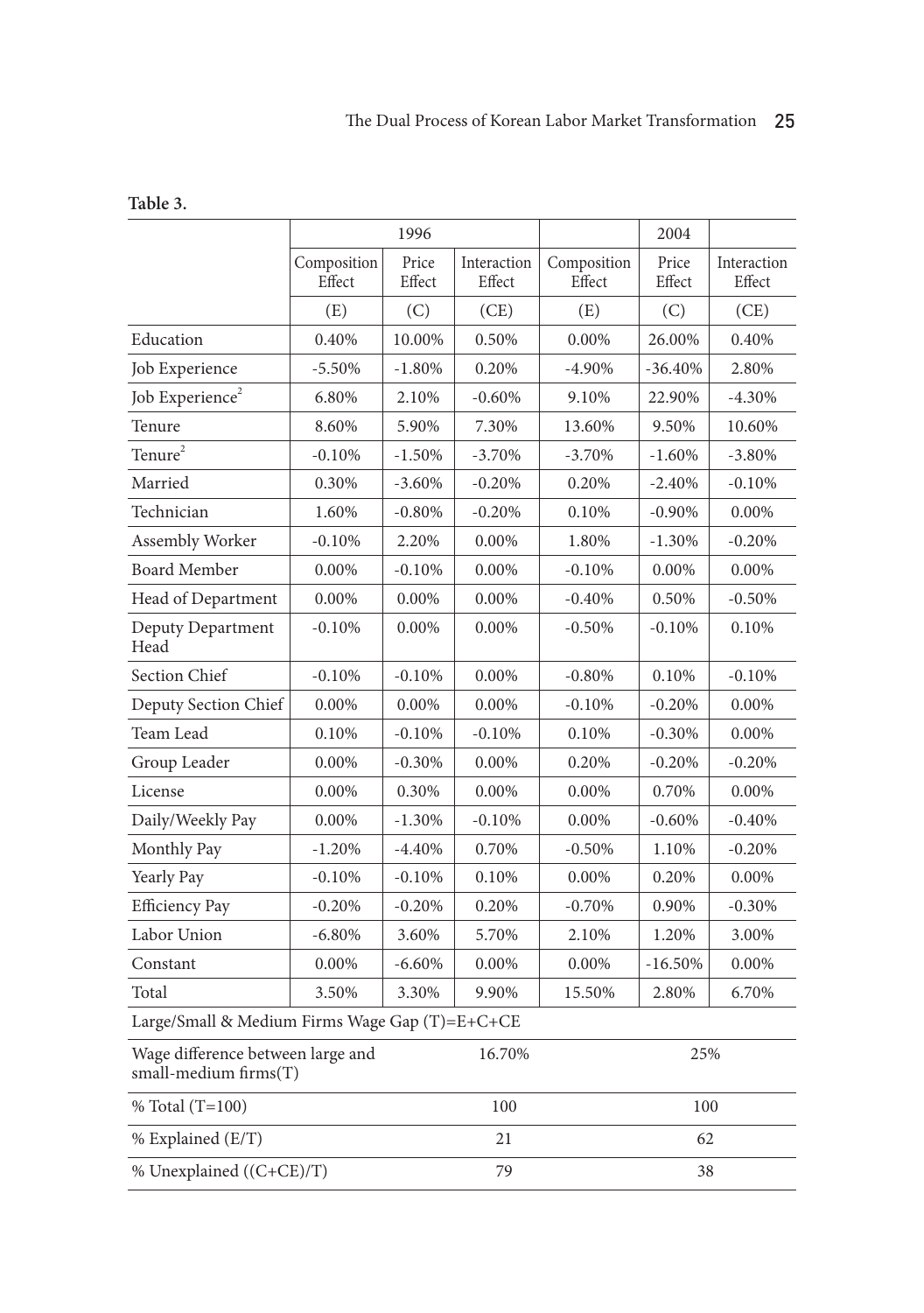### 26 Korean Social Sciences Review | Vol. 2, No. 1, 2012

|                                                              |                       | 1996            |                       | 2004                  |                 |                       |  |  |
|--------------------------------------------------------------|-----------------------|-----------------|-----------------------|-----------------------|-----------------|-----------------------|--|--|
|                                                              | Composition<br>Effect | Price<br>Effect | Interaction<br>Effect | Composition<br>Effect | Price<br>Effect | Interaction<br>Effect |  |  |
|                                                              | (E)                   | (C)             | (CE)                  | (E)                   | (C)             | (CE)                  |  |  |
| Education                                                    | 2.70%                 | 14.60%          | 0.50%                 | 2.20%                 | 7.80%           | 0.20%                 |  |  |
| Job Experience                                               | $-8.50%$              | 8.30%           | $-1.00\%$             | $-4.20%$              | 19.50%          | $-1.30%$              |  |  |
| Job Experience <sup>2</sup>                                  | 6.70%                 | 0.90%           | $-0.20%$              | 4.70%                 | $-5.20%$        | 0.90%                 |  |  |
| Tenure                                                       | 3.90%                 | 1.30%           | 0.50%                 | 8.50%                 | $-6.20%$        | $-3.80%$              |  |  |
| Tenure <sup>2</sup>                                          | $-0.70%$              | $-1.20%$        | $-0.70%$              | $-1.80%$              | 1.60%           | 1.80%                 |  |  |
| Married                                                      | $-0.10%$              | $-4.10%$        | 0.10%                 | 0.00%                 | 0.60%           | 0.00%                 |  |  |
| Administrative                                               | $-2.20%$              | $-0.10%$        | 0.10%                 | $-1.70%$              | $-1.20%$        | 0.70%                 |  |  |
| Professional                                                 | 0.80%                 | 0.50%           | 0.10%                 | 0.30%                 | 0.40%           | 0.00%                 |  |  |
| Semi-Professional                                            | 0.40%                 | 0.80%           | 0.20%                 | 0.30%                 | 1.70%           | 0.10%                 |  |  |
| Clerical                                                     | 0.00%                 | 3.30%           | 0.00%                 | 0.30%                 | 1.30%           | 0.20%                 |  |  |
| <b>Board Member</b>                                          | $-1.90%$              | 0.20%           | $-0.20%$              | $-5.30%$              | 2.10%           | $-1.80%$              |  |  |
| Head of Department                                           | $-0.30%$              | $-0.20%$        | 0.10%                 | $-1.30%$              | 0.80%           | $-0.30%$              |  |  |
| Deputy Department<br>Head                                    | 0.10%                 | $-0.50%$        | 0.00%                 | 0.30%                 | $-0.30%$        | 0.00%                 |  |  |
| <b>Section Chief</b>                                         | 0.00%                 | 0.10%           | 0.00%                 | 0.80%                 | $-0.20%$        | 0.00%                 |  |  |
| Deputy Section Chief                                         | 0.00%                 | 0.00%           | 0.00%                 | 0.70%                 | 0.00%           | 0.00%                 |  |  |
| Team Lead                                                    | 0.00%                 | 0.00%           | 0.00%                 | 0.00%                 | $-0.30%$        | $0.00\%$              |  |  |
| Group Leader                                                 | 0.00%                 | 0.00%           | 0.00%                 | 0.00%                 | 0.00%           | 0.00%                 |  |  |
| License                                                      | 0.00%                 | $-0.80%$        | 0.00%                 | 0.70%                 | 0.80%           | $-0.30%$              |  |  |
| Daily/Weekly Pay                                             | 0.00%                 | $-0.20%$        | $-0.10%$              | 0.00%                 | 0.00%           | 0.00%                 |  |  |
| Monthly Pay                                                  | 0.00%                 | $-2.10%$        | 0.00%                 | $-0.20%$              | 4.90%           | $-0.10%$              |  |  |
| Yearly Pay                                                   | $-0.70%$              | $-0.30%$        | 0.10%                 | 0.00%                 | $-0.10%$        | 0.00%                 |  |  |
| <b>Efficiency Pay</b>                                        | 0.00%                 | 0.00%           | 0.00%                 | $-0.30%$              | 3.50%           | $-0.10%$              |  |  |
| Labor Union                                                  | 1.00%                 | $-0.60%$        | $-1.30%$              | 3.60%                 | $-0.40%$        | $-1.50%$              |  |  |
| Constant                                                     | 0.00%                 | $-14.60%$       | 0.00%                 | 0.00%                 | $-9.60%$        | 0.00%                 |  |  |
| Total                                                        | 1.30%                 | 5.10%           | $-1.80%$              | 7.60%                 | 21.50%          | $-5.40%$              |  |  |
| Large/Small & Medium Firms Wage Gap (T)=E+C+CE               |                       |                 |                       |                       |                 |                       |  |  |
| Wage difference between large and small-me-<br>dium firms(T) | 4.60%                 |                 | 23.70%                |                       |                 |                       |  |  |
| % Total $(T=100)$                                            | 100                   |                 | 100                   |                       |                 |                       |  |  |
| % Explained (E/T)                                            | 28                    |                 | 32                    |                       |                 |                       |  |  |
| % Unexplained ((C+CE)/T)                                     | 72                    |                 |                       |                       |                 |                       |  |  |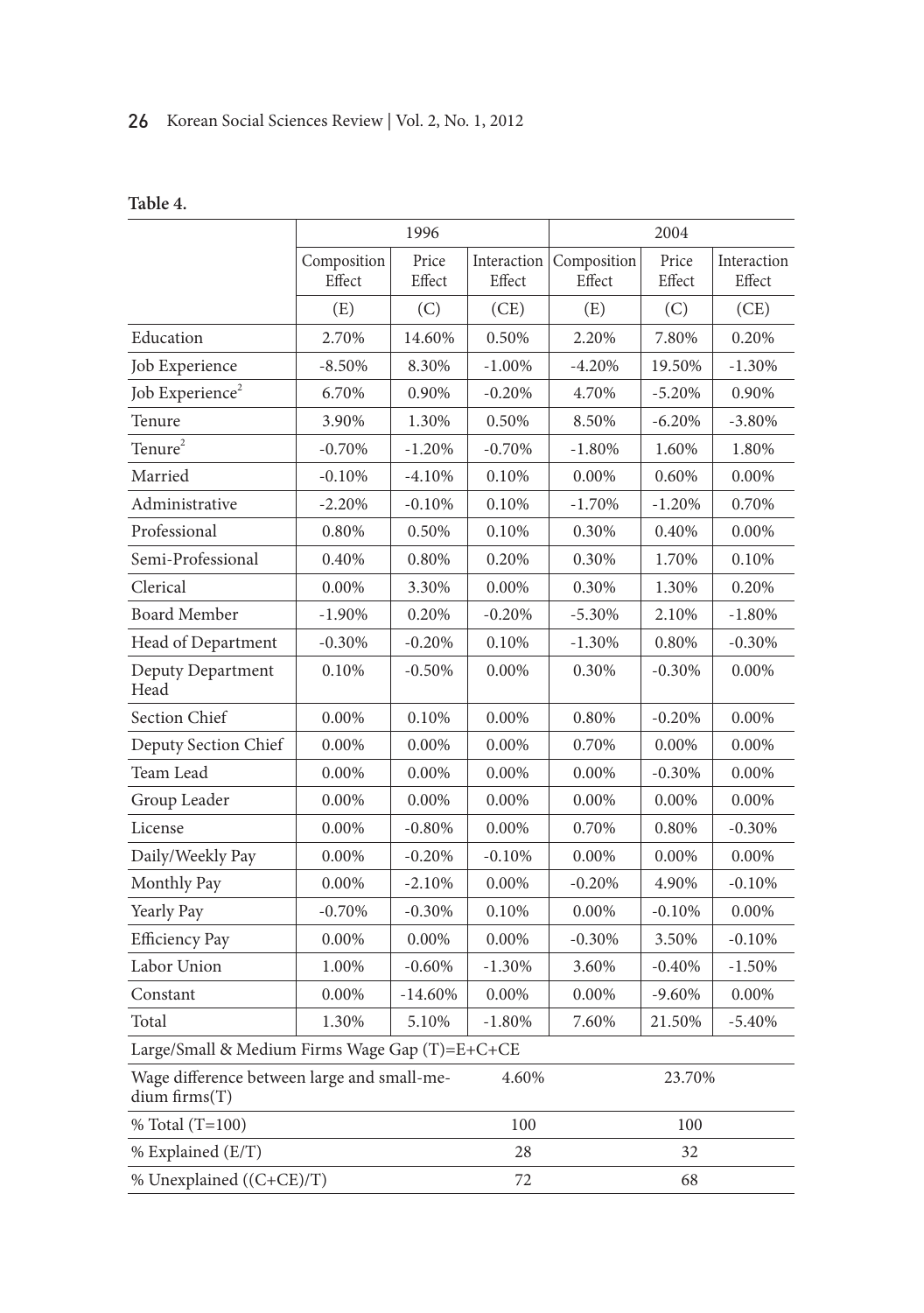The total endowment effect surged in 2004, mainly due to the contribution of the tenure factor (+13.6% of the total endowment effect of 15.5%). The effect of a union was  $-6.8\%$  in 1996, and this effect increased to  $+2.1\%$  in 2004, contributing to increasing the composition effect. Compared to the endowment effect, the price effect, and the interaction effect do not account the size-wage gap to a considerable extent. These results show that manual workers at large firms gain relative benefits from longer tenure and higher union rate, implicating the persistence of the internal labor market policies in that group.

On the other hand, the result non-manual workers presented in <Table 4> illustrates drastically different outcomes. The average size-wage gap for white-collar workers was as low as 4.6% in 1996 but it swelled to 23.7% in 2004. In terms of relative contribution, 28% of the gap was accounted by the compositional difference between the two groups in that year. In 2004, the endowment effect accounted for 32% of the wage gap. That is, despite the surge in the size-wage gap, the proportion of endowment effect did not change much, contrary to the case of manual workers. Instead, the Price effect constituted high percentages in both 1996 and 2004.

It is important to note the change in the contribution of education and work experience to the price effect. Education was the most important factor to constitute the price effect in 1996 but not in 2004. Instead, the importance of work experience notably increased in 2004. For nonmanual workers, the tendency of large firms paying more for the same level of education explained a great part of the size-wage gap in 1996, but now it is the work experience that is more rewarded in large firms, thus contributes to increasing size-wage gap.

These changes can be compared with the recent finding of an increase in the number of experienced workers among white-collar workers at large firms. According to a job moving study by Kim et al. (2008), after the late 1990s, the percentage of workers following the occupational career path (workers whose years of work in the same occupation is longer than their firm tenure) has continued to increase among professional and semiprofessional workers, whereas in the manual labor field, the percentage is decreasing. Especially in large firms, the proportion of new recruits entering at the high-rank positions is increasing. This indicates that the internal labor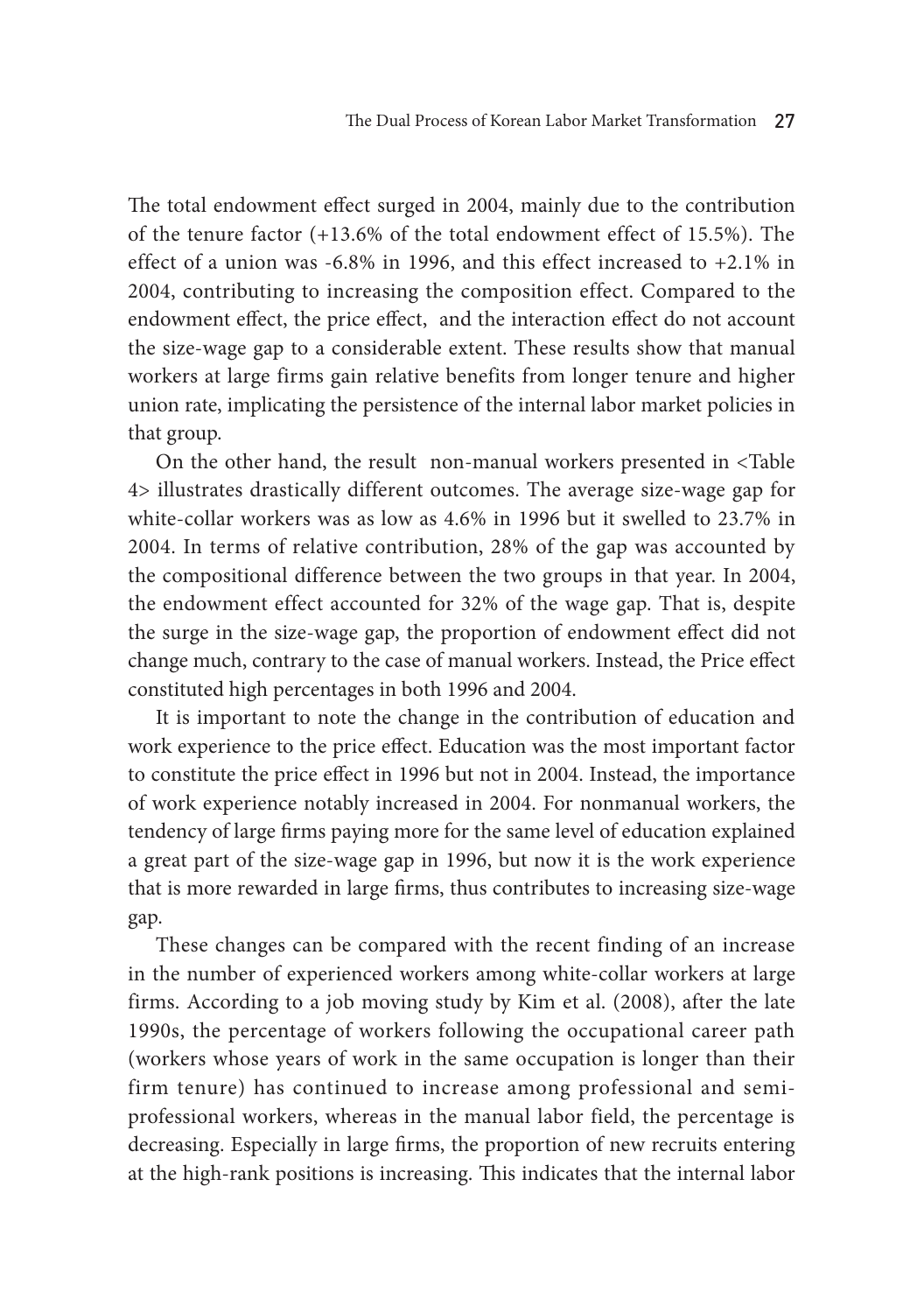market, which was a hindrance to white-collar workers wanting to change jobs, is weakening. Granting that workers' movement crossing the firm boundary becomes so common, what does it mean that the return to work experience (not firm tenure) increased more rapidly in large firms? And what does it mean that it became an important cause of increasing size-wage gap for white-collar workers? One possible answer, among many, may be that workers with high productivity are moved to and concentrated in large firms. If this is the case, one may argue that the increase of the size-wage gap is a consequence workers in large firms being paid more for the same years of experience compared to their counterparts in SMEs due to unobserved productivity gaps. This means that as the boundary of corporations are weakened and individualized merit-based compensation becomes widespread for white-collar workers, skilled individuals will flock to larger firms and contribute even more to the pay difference between large firms and SMEs.

In summary, after the economic crisis, the internal labor market changed significantly, but the ways in which it changed differ greatly between the manual and non-manual fields. The results of this study are supportive of the hypothesis that while, for manual workers, the boundary of the internal labor market was reduced to the core group of long-tenured workers, for non-manual workers, the internal labor market has noticeably weakened. It is important to understand that these differing structural changes in the internal labor market all contributed to the widening of the wage gap between large firms and SMEs. And they did through different mechanisms for manual and nonmanual groups; through the increased proportion of long-tenured workers for the former and through the reshuffling of workers by ability for the latter.

### VII. Summary and Implications

This research analyzed the wage gap between large firms and SMEs and its trend over time since early 1980s. Two important points were noted. First, there were two historic moments that contributed greatly to the increase ofgap between large firms and SMEs in Korea, the 1987 general strike and the 1997 economic crisis, triggering different mechanisms. The size-wage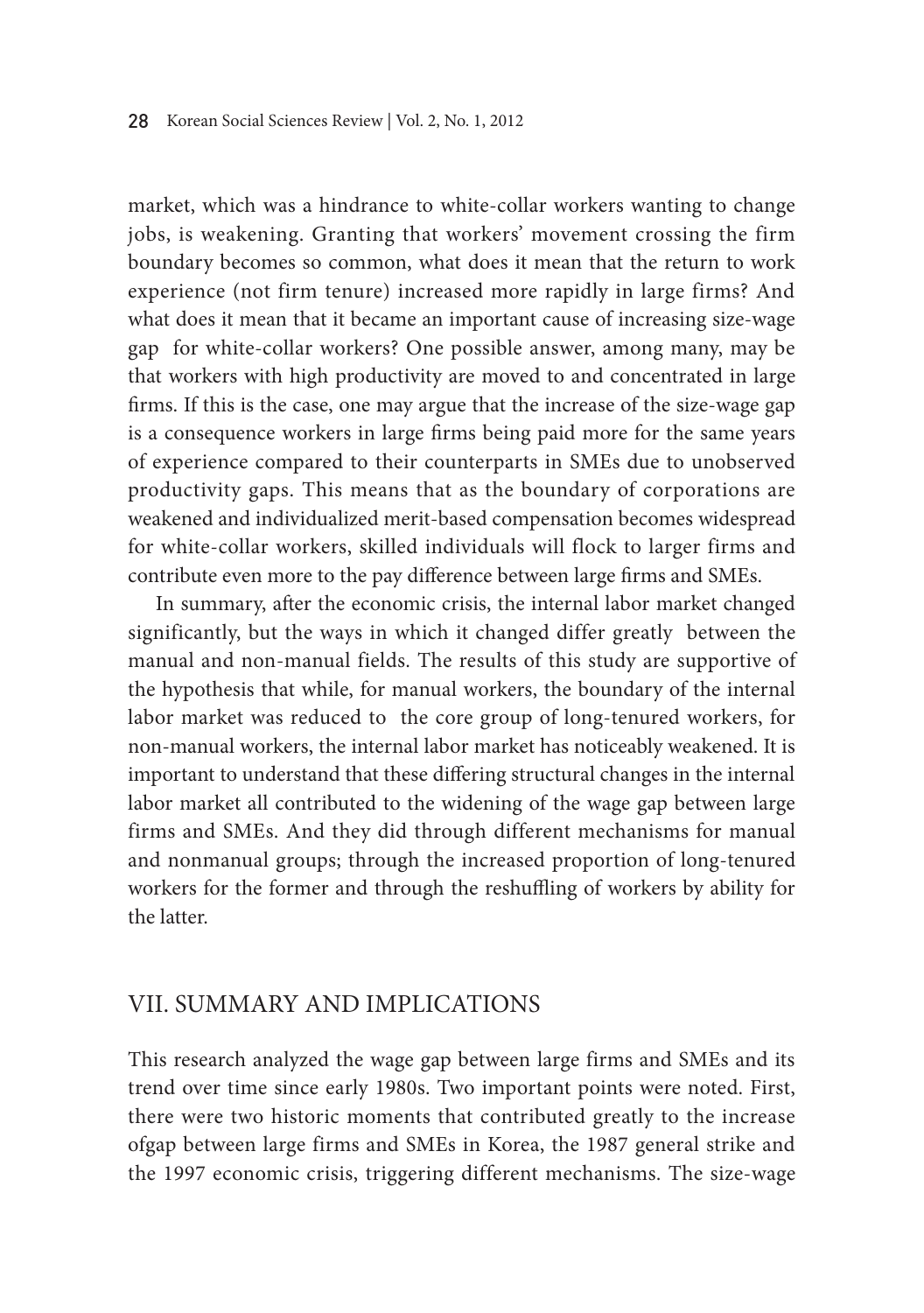gap increase after 1987 was only a temporary phenomenon occurring during the process in which SMEs slowly caught up the pay increase initiated in large firms. On the other hand, the increase of the size-wage gap after 1997 is a consequence of more diverse factors implicating more or less structural changes of the labor market.

Another notable finding is that the cause of the size-wage gap after the economic crisis became quite different between manual and non-manual male workers. In the case of manual workers, the increasing compositional differences between large firms and SMEs contributed most to the increase in disparity, while non-manual workers affected more from the increase in price difference. If manual workers of large firms collect greater wages than their counterparts in SMEs due to their higher tenure, non-manual workers of large firms receive higher wages due to greater compensation for work experience. The result for manual workers in large firms entails the persistence of the internal labor market characterized by higher wages secured through firm tenure, whereas the result for non-manual workers in large firms shows the increased importance of the return to the work experience (not the firm tenure) implicating a development of more individualized "boundaryless career."

The research started with a question whether the internal labor market in Korea is being strengthened or dismantled. The answer is different depends on who we refer to. The corporate internal labor market still seems to be around in large firms for manual workers but not for nonmanual workers. Not only has the seniority effect been weakened in large firms, the focus of hiring and wage determination has shifted to external work experience. What generated such different developments is a question that should be answered in future studies. What this study emphasizes is the limitation of those perspectives to view the change in the internal labor market as a uniform process, whether it be the selective preservation or the complete collapse, and the possibility of dual process in which different structural changes occur simultaneously in different sectors.

This study's findings have implications for the recent increase in inequality in Korean society. According to previous studies by Kim and Han (2007), Korean society, since the economic crisis, has been experiencing greater within-class inequality than between-class inequality. Based on the result of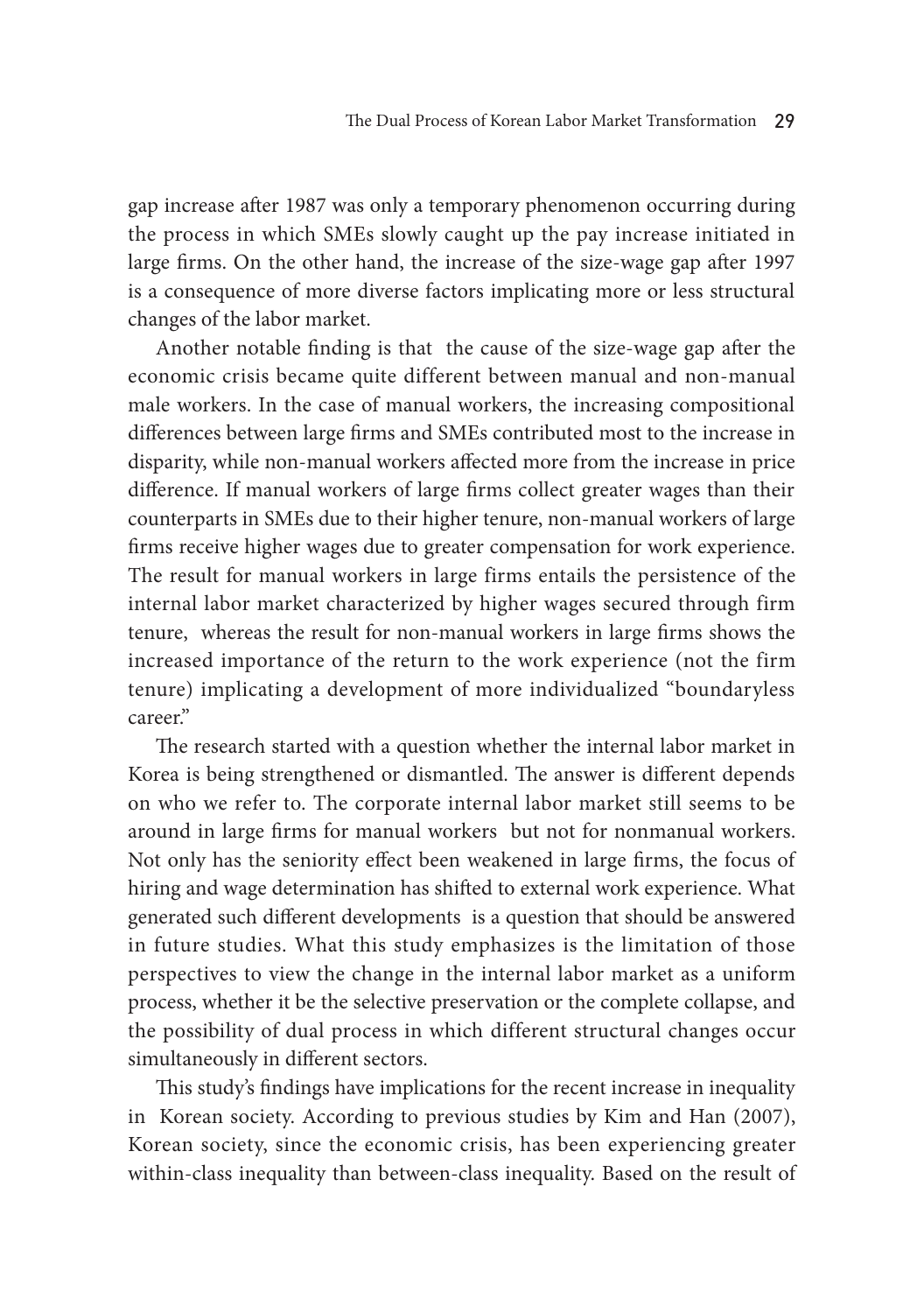this study, one may reckon that such within-class inequality is caused mainly by the advantages from belonging to internal labor market(organizational assets) in case of blue-collar workers, whereas in the case of white-collar workers, it is caused mainly by the expertise coming from formal educational and job experience(knowledge assets).

Finally, the findings of this study are limited by the limits of the data. The "Basic Survey of Wage Structure" used in this research focuses on regular employees. Therefore, the gap created by employment status could not be considered. However, in order to investigate the long-term size-wage gap, the "Basic Survey of Wage Structure" was an inevitable choice despite its restrictions. Thus, the limitations of these data should be resolved through comparison with other data. Also, this study is limited in that it only focuses on male workers. How the dual structural changes that occurred in manual and nonmanualsectors after the economic crisis affected the wage gap between male and female workers, as well as the inequality within female workers are questions that require further research, through which a greater understanding of the structural changes in the Korean internal labor market will be gained.

## **BIBLIOGRAPHY**

### **References in Korean**

- Eom, Dong Wook. 2006. "The Effect of Performance-based Pay System on Wage Determination—Focused on the Personnel Data of a Korean Large Firm duing IMF Financial Crisis." *Review of Labor Economics* 29(2): 29-66 ("우 리 나라 기업의 성과 급제 도입효과 – IMF 외환위기 전후 대기업 인사 데이터를 중심으로." 『노동 경제 논집』 29(2): 29-66).
- Hwang, Soo Kyeong. 2003. "An Exploration Study for the Structural Analysis of the Insider Labor Market and the Outsider Labor Market." *Quarterly Journal of Labor Policy* 3(3): 49-87 ("내부자 노동시장과 외부자 노동시장의 구 조분석을 위한 탐색적 연구." 『노동정책연구』 3(3): 49-87).
- Hwang, Sun Ong. 2007. "Structural Change in Employment Dynamics of Korean Temporary Workers." *Economic Analysis* 13(4): 87-121 ("한국 임시일용직 고 용동학의 구조변화." 『경제분석』 13(4): 87-121).
- Jung, Ee Hwan. 2002. "Inequality in Labor Market and Inequality within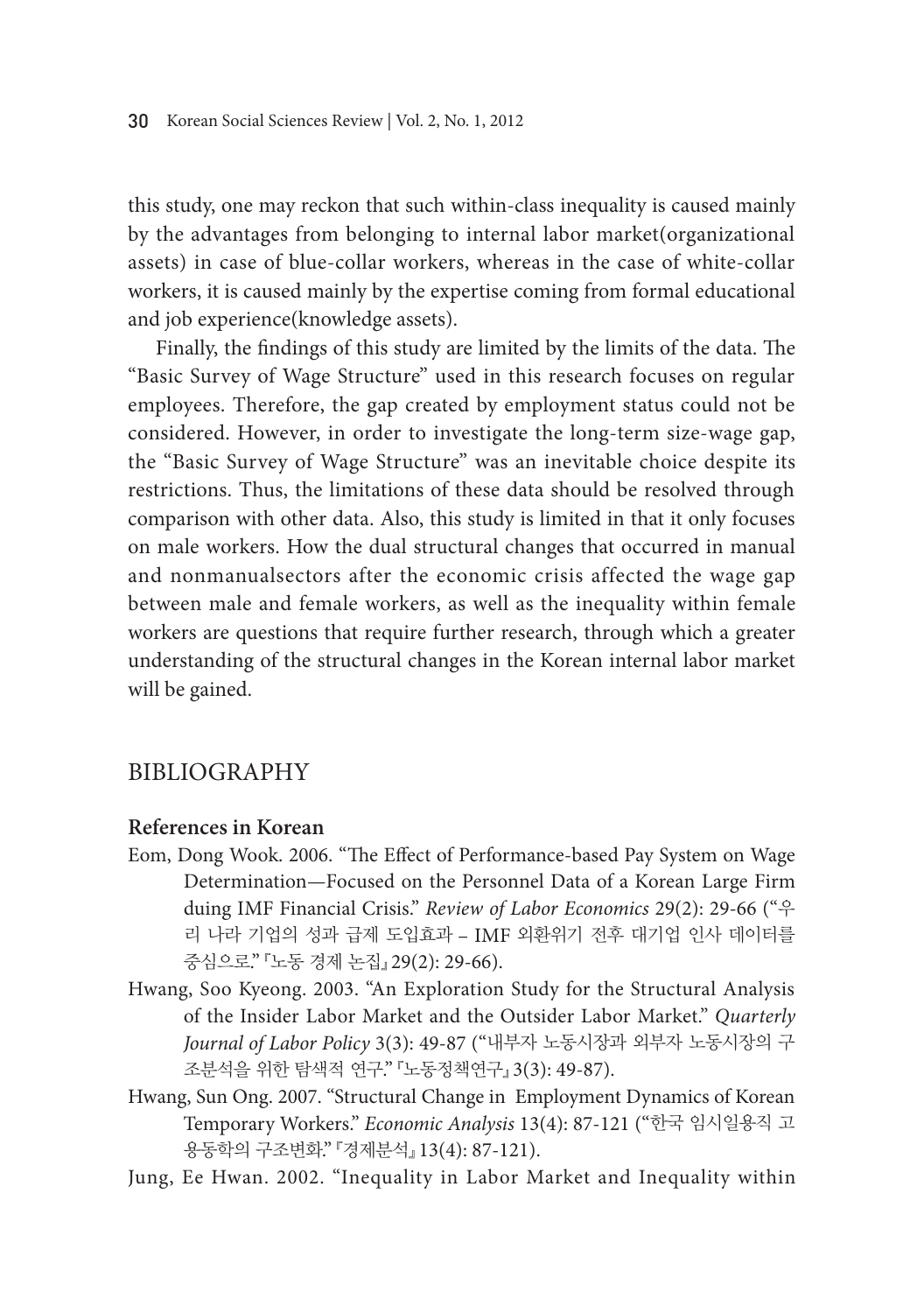Organizations: A Study of Wage Inequality in the 1990s in Korea." *Korean Journal of Sociology* 36(6): 1-25 ("노동시장 불평등과 조직 내 불평등: 1990년대 임금 불평등 추세 연구." 『한국사회학』 36(6): 1-25).

- . 2007. "Firm Size or Work Arrangement?—The Determinants of Labor Market Inequality in Korea." *Economy and Society* 73: 332-355 ("기업규모인 가 고용형태인가: 노동시장 불평등의 요인분석." 『경제와 사회』 73: 332-355).
- Jung, Ee Hwan and Lee, Byoung Hoon. 2000. "Economic Crisis and the Change of Employment Relations: A Case Study on Three Large Firms." *Industry Labor Studies* 6(1): 27-58 ("경제 위기와 고용관계의 변화: 대기업 사례를 중심 으로." 『산업노동연구』 6(1): 27-58).
- Jung, Ee Hwan and Cheon, Byung Yoo. 2001. "Changes in the Structure of Korean Wages in the 1990s: Is the Internal Labor Market Weakening." *Economy and Society* 52: 156-183 ("1990년대 한국임금구조의 변화: 내부노동 시장은 약화되고 있는가." 『경제와 사회』 52: 156-183).
- Kim, Hye Won · Kim, Sung Hoon and Choi, Min Sik. 2008. *Analysis of the Effect of Job- Mobility on Labor Market*. Korea Labor Institute (『직장이동의 노동시 장 효과 분석』).
- Kim, Young Mi and Han, Joon. 2007. "Changes in Income Inequality After the Financial Crisis—Decomposition of Income Inquality." *Korean Journal of Sociology* 41(5): 35-63 ("금융 위기 이후 한국 소득 불평등 구조의 변화." 『한국사 회학』 41(5): 35-63).
- Lee, Hyo Soo. 2001. "Changes in Labor Environment and their Impact on Structural Changes in the Labor Market." *Korean Economic Review* 30(1): 243-274 ("노동시장 환경 변화와 노동 시장의 구조변동." 『경제학연구』 30(1): 243-274).
- Lee, Kun. 2001. "A Quatitative Approach to Dual Industrial Structures of the Korean Labor Market." *Korean Journal of Sociology* 35(5): 147-172 ("제조업 노동시장이중구조의 계량화." 『한국사회학』 35(5): 147-172).
- Nahm, Choon Ho. 1995. "An Empirical Analysis of the Dual Labor Market in Manufacturing Industry." *Korean Journal of Sociology* 29 (Winter): 789-824 ("제조업 노동시장의 이중구조에 대한 실증적 분석." 『한국사회학』 29: 789-824).
- Song, Ho Keun. 1994. *Open Market, Closed Politics*, Na Nam Publishing (『열린 시 장, 닫힌 정치』).
- Roh, Joong Kee. 2008. *Labor Regime and Social Consultation in Korea*, Humanitas Publishing (『한국의 노동체제와 사회적 합의』).
- Ryoo, Jae Woo. 2002. "Return to Job Seniority and Its Recent Change." *Korean Economic Review* 50(2): 257-286 ("근속급의 구조 및 근래의 변화." 『경제학 연